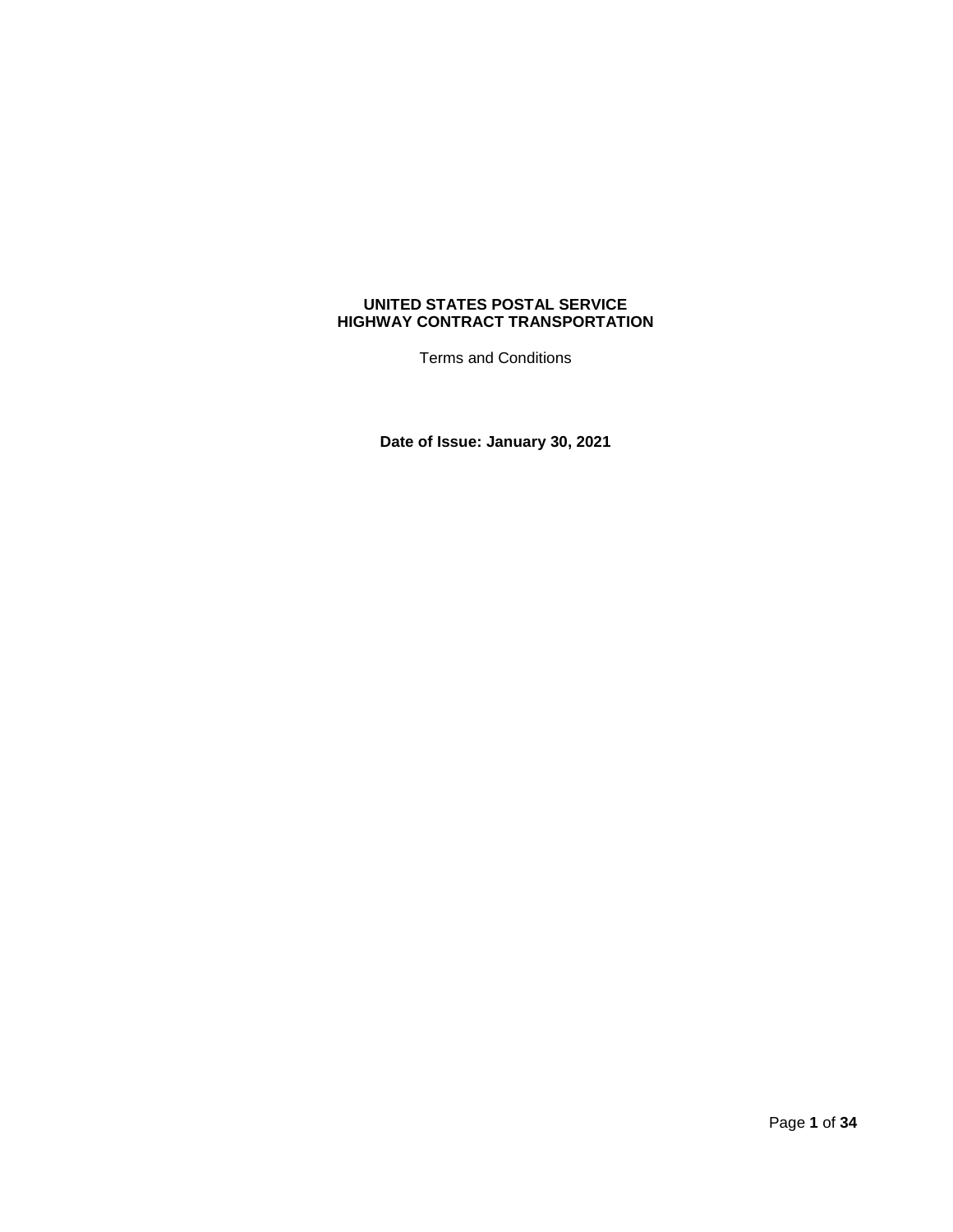|  |  |  | <b>Table of Contents</b> |
|--|--|--|--------------------------|
|  |  |  |                          |

| Provision 1-4: Prohibition Against Contracting with Former Postal Service Officers or PCES Executives |  |
|-------------------------------------------------------------------------------------------------------|--|
| Provision 1-5: Proposed Use of Former Postal Service Employees (March 2006) 7                         |  |
| Provision 1-6: Supplier Clearance Requirements (Surface Transportation) (June 2020) 7                 |  |
| Provision 3-1: Notice of Small, Minority, and Woman-owned Business Subcontracting Requirements        |  |
| Provision 4-11: Standard Solicitation Provisions (Surface Transportation) (June 2020)7                |  |
|                                                                                                       |  |
|                                                                                                       |  |
|                                                                                                       |  |
|                                                                                                       |  |
| Provision 9-2: Preaward Equal Opportunity Compliance Review (March 2006)  15                          |  |
| Provision 9-5: Compliance with Veterans' Employment Reporting Requirements (June 2020) 15             |  |
|                                                                                                       |  |
|                                                                                                       |  |
|                                                                                                       |  |
|                                                                                                       |  |
|                                                                                                       |  |
|                                                                                                       |  |
|                                                                                                       |  |
| Clause B-26: Protection of Postal Service Buildings, Equipment, and Vegetation (March 2006)  18       |  |
|                                                                                                       |  |
|                                                                                                       |  |
|                                                                                                       |  |
| Clause B-65: Adjustments to Compensation (Surface Transportation) (June 2020) 19                      |  |
|                                                                                                       |  |
|                                                                                                       |  |
|                                                                                                       |  |
|                                                                                                       |  |
|                                                                                                       |  |
|                                                                                                       |  |
|                                                                                                       |  |
|                                                                                                       |  |
|                                                                                                       |  |
|                                                                                                       |  |
| Page 2 of 34                                                                                          |  |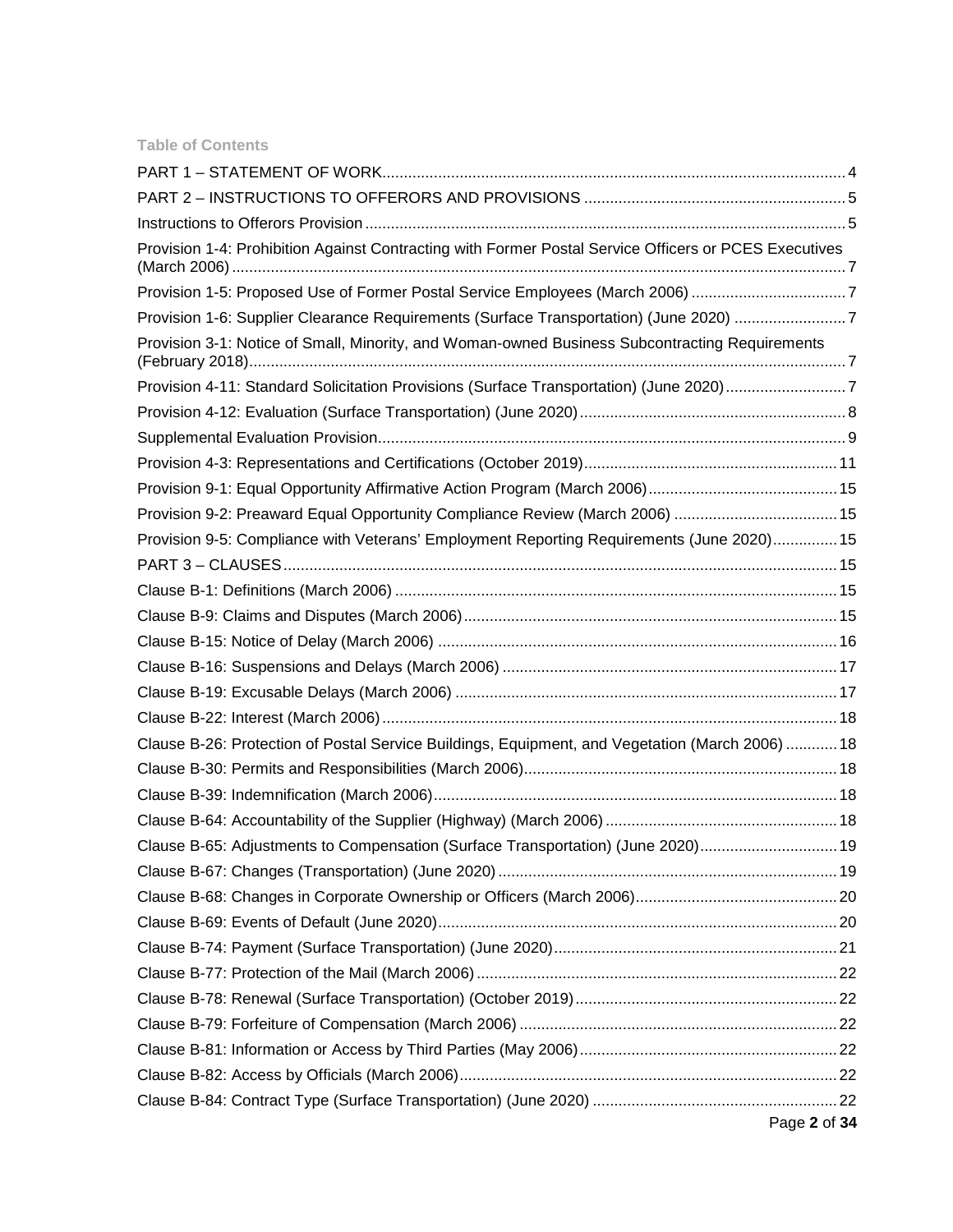| Clause B-86: Electronic Communication and Interactivity (Surface Transportation) (June 2020)23          |
|---------------------------------------------------------------------------------------------------------|
|                                                                                                         |
| Clause B-88: Safety Rating (Federal Motor Carrier Safety Administration) (Surface Transportation) (June |
|                                                                                                         |
|                                                                                                         |
|                                                                                                         |
|                                                                                                         |
| Clause 1-11: Prohibition Against Contracting With Former Officers or PCES Executives (March 2006). 26   |
|                                                                                                         |
|                                                                                                         |
| Clause 3-1: Small, Minority, and Woman-Owned Business Subcontracting Requirements (February             |
| Clause 3-2: Participation of Small, Minority, and Woman-Owned Businesses (February 2018)27              |
| Clause 4-2: Contract Terms and Conditions Required to Implement Policies, Statutes or Executive         |
| Clause 4-20: General Terms and Conditions (Surface Transportation) (June 2020) 29                       |
|                                                                                                         |
|                                                                                                         |
| Clause 9-9: Equal Opportunity Preaward Compliance of Subcontracts (March 2006)32                        |
| Clause 9-12: Fair Labor Standards Act and Service Contract Act Price Adjustment (February 2010)  32     |
|                                                                                                         |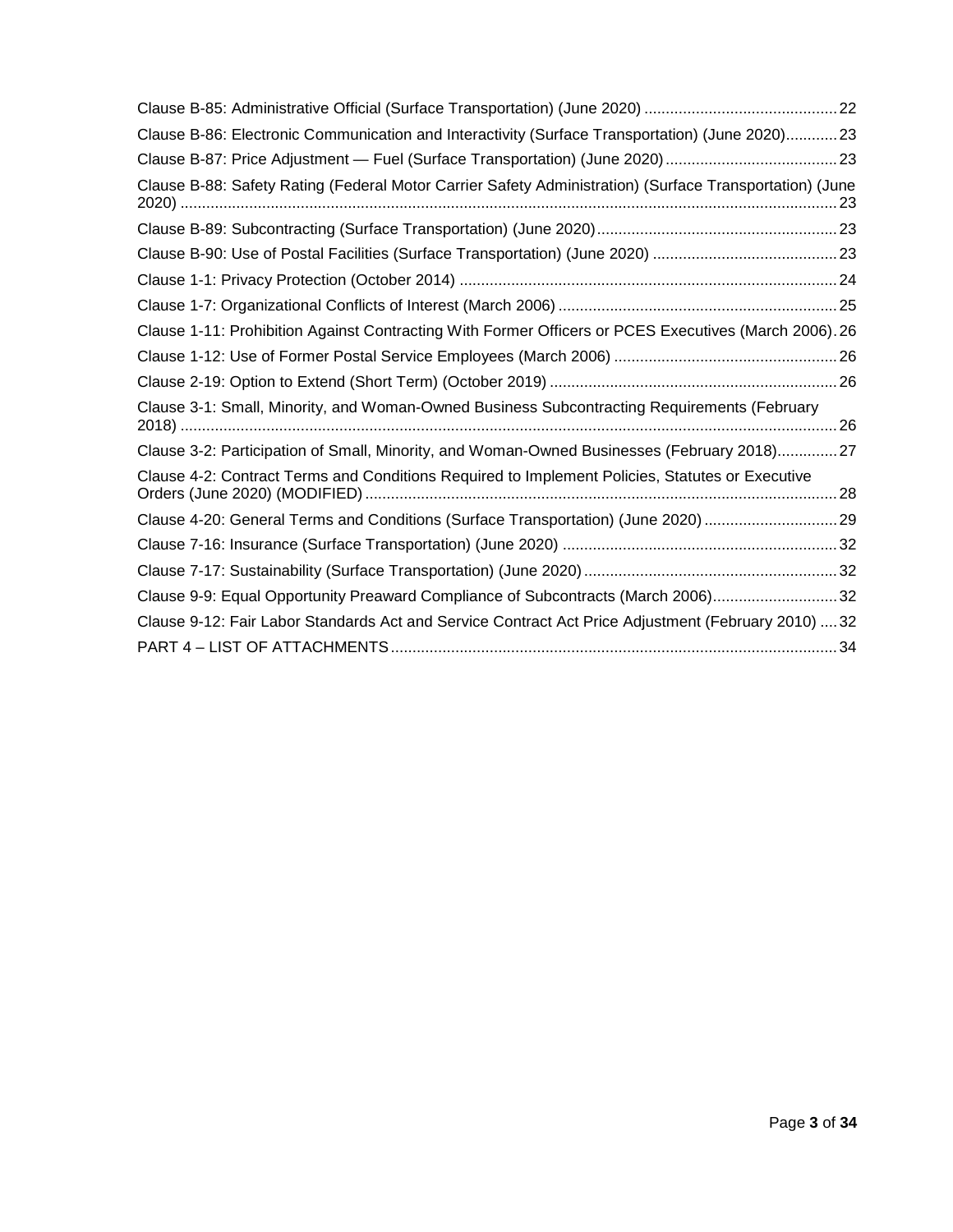# <span id="page-3-0"></span>**PART 1 – STATEMENT OF WORK**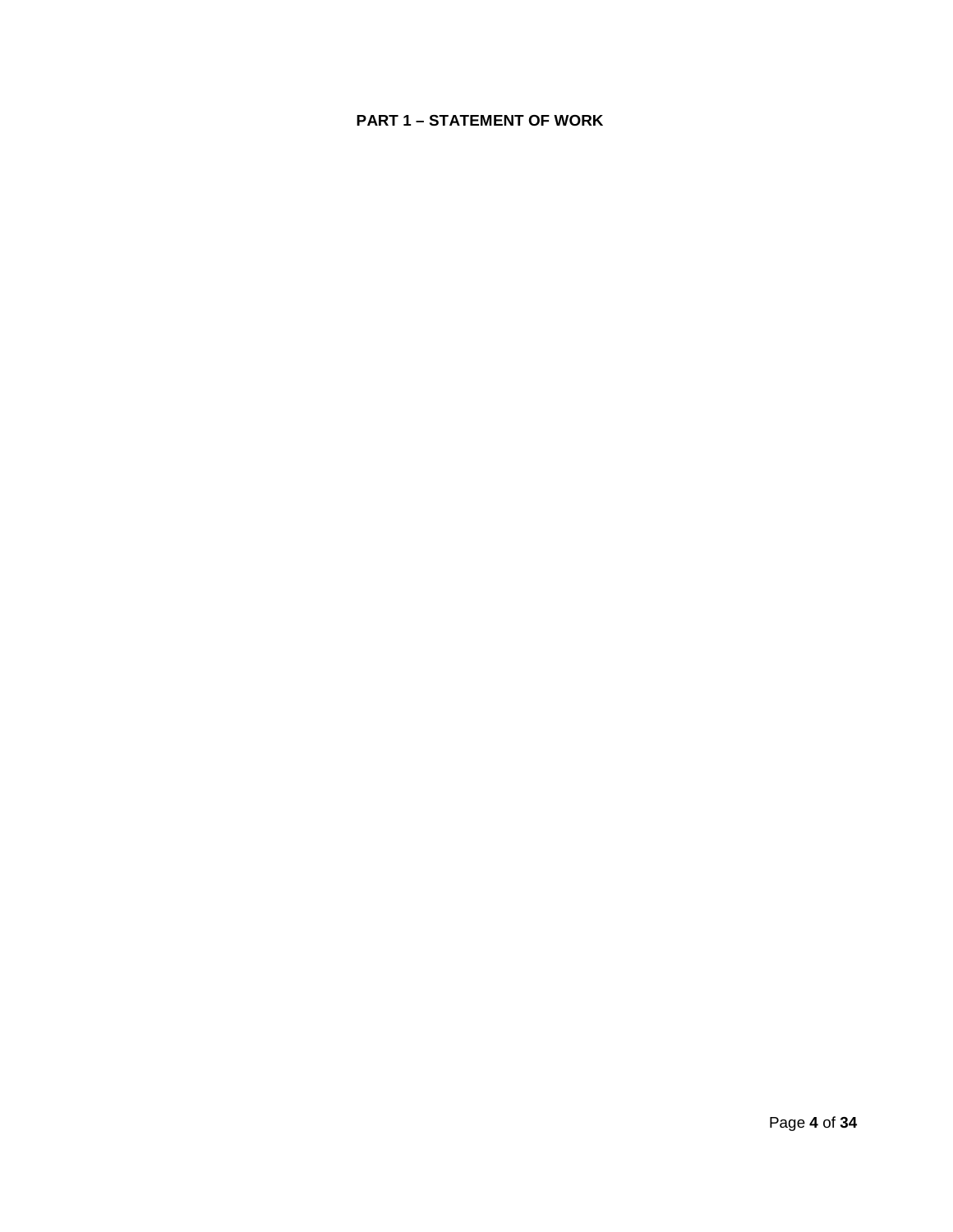# **PART 2 – INSTRUCTIONS TO OFFERORS AND PROVISIONS**

## <span id="page-4-1"></span><span id="page-4-0"></span>**Instructions to Offerors Provision**

In order for the Postal Service to evaluate proposals in accordance with the criteria stated in Provision 4-12, the following information must be provided. In general, the offeror should be concerned with providing specific facts in lieu of broad generalizations and flowery descriptions. The offeror must also complete and return the Representations and Certifications (Provision 4-3). Instructions for proposal submittal are contained in the table below.

### **All proposal submissions must be submitted electronically by the time and date indicated on Form 7435**.

Failure to submit the required information as outlined below may result in a proposal being deemed unacceptable. Unacceptable proposals may not be considered for evaluation or award.

| <b>Section</b> | <b>Criteria</b>                                    |  |
|----------------|----------------------------------------------------|--|
|                | <b>Supplier Eligibility</b>                        |  |
| 2              | Past Performance                                   |  |
| 3              | <b>Supplier Capability</b>                         |  |
|                | Management Plan                                    |  |
| 5              | Sustainability Plan                                |  |
| 6              | Representations and Certifications (Provision 4-3) |  |
|                | Subcontracting Plan (If Applicable)                |  |
| 8              | Completed and Signed PS Form 7405                  |  |
|                | <b>Completed Price Worksheet</b>                   |  |

#### • **Section 1- SupplierEligibility**

The offeror must provide sufficient information (Reps and Certs prov 4-3) for the evaluation team to determine that the offeror is eligible to perform all the services required for the full term of the resultant contract. Information submitted must allow the evaluators to determine the offeror's eligibility relating to the factors set forth in "Supplier Eligibility" in Provision 4-12, *Evaluation (Surface Transportation).*

### **Section 2 - Past Performance**

The offeror must provide sufficient information for the evaluation team to determine its performance level on contracts and other business arrangements of similar size and scope. Information submitted should allow the evaluators to determine the offeror's past performance relating to the factors set forth in "Past Performance," in Provision 4-12, *Evaluation (Surface Transportation)*.

### • **Section 3 - SupplierCapability**

The offeror must provide sufficient information for the evaluation team to determine the offeror is able to perform all the services required for the full term of the resultant contract. Information submitted must allow the evaluators to determine the offeror's capability relating to the factors set forth in "Supplier Capability" in 4-12, *Evaluation (Surface Transportation)*. This solicitation should be addressed as though this is the first time an offeror is doing business with the Postal Service.

#### • **Section 4 - Management Plan**

Offerors must provide a Management Plan for dealing with normal daily operations, as well as unscheduled and unexpected events. The offeror must provide sufficient information for the evaluation team to determine the offeror's ability to implement and execute the proposed Operations Plan, as it responds to the factors set forth below in 4-12, *Evaluation (Surface Transportation)*, and "Operations Plan."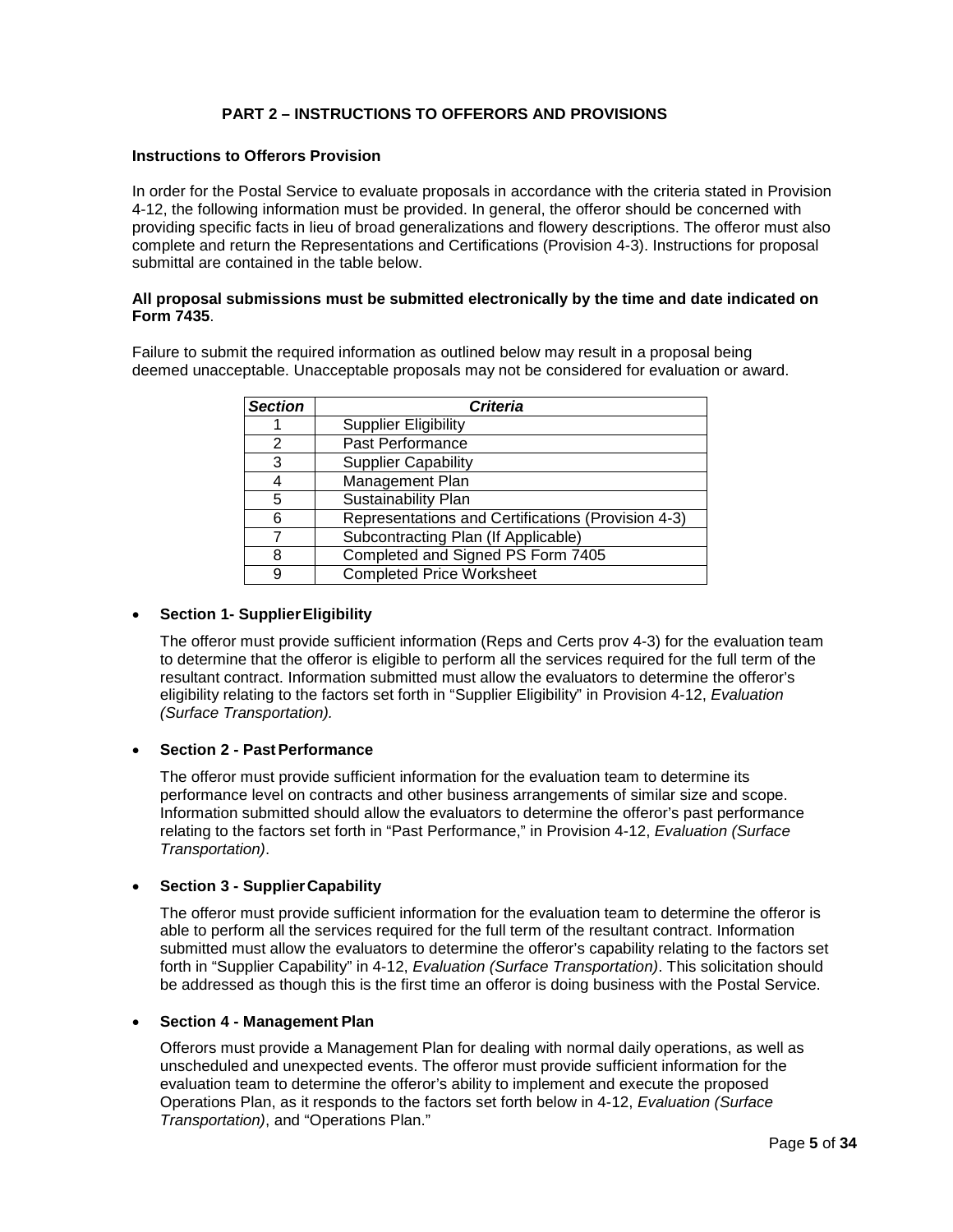### • **Section 5 - Sustainability Plan**

The offeror must include a detailed sustainability plan in its proposal. The plan must describe the offeror's current sustainability initiatives and metrics, as well as suggested initiatives on which the offeror will work collaboratively with the Postal Service. Information submitted must allow the evaluators to determine the offeror's capability relating to the factors set forth in "Sustainability Plan" in Provision 4-2, Evaluation and in the Supplemental Evaluation Provision.

### • **Section 6 - Representations andCertifications**

The Representations and Certifications pursuant to Provision 4-3 must be executed and returned with the proposal.

### • **Section 7 - Subcontracting Plan (If applicable)**

A subcontracting plan is required if the proposal for the term of the contract is equal to or exceeds \$1,000,000 or if the offeror plans to use subcontractors to operate a part or all of the transportation service. For example, if an offeror proposes an annual rate of \$250,000 and the period of performance is four (4) years, then a Subcontracting Plan would be required (\$250,000  $\times$  4) = \$1,000,000. If required, the offeror is required to develop and submit a detailed subcontracting plan that meets the requirements of Clause 3-1 with its proposal. Lack of an approved plan may make the offeror ineligible for award.

A subcontract is defined as any agreement (other than one involving an employer-employee relationship) entered into between a Postal Service supplier and subcontractor calling for supplies or services required for performance of the contract or subcontract (reference Clause 3-1).

#### • **Section 8- PS Form 7405**

The offeror must provide a completed and signed PS Form 7405.

The following instructions should be closely followed in completing this form:

Item 1. Fill in the solicitation number, date of the solicitation, and the terminal points of the route exactly as they appear on the solicitation.

Item 2. In the first space, write out the exact amount of the offered price as calculated on the Price Worksheet Attachment. In the second space, insert the numerical amount. Make certain that the amounts set forth in both spaces are exactly the same.

Item 3. In blocks a, b, and c, enter the complete name, address and phone number of the offeror. Enter the offeror's DOT number in block d. Enter the Employer Identification Number (Social Security Number if the offeror is an individual) in block e. Complete blocks f and g only if proposals are being submitted for box delivery routes.

Complete the remainder of the form, including the appropriate certificate, and other items on the reverse, and sign the form as offeror.

### • **Section 9 - Completed Baseline Itemization Worksheet**

The offeror must include a Baseline Itemization Worksheet that reflects the proposed price from box 2 (Rate of Compensation) on the PS Form 7405. The Baseline Itemization Worksheet becomes the basis for comparison of representative cost elements for future contract modifications.

The estimated per trip miles shown on the schedule or special notes are given only as information. Prior to submitting a proposal for a route, the offeror should determine the actual miles that must be covered. The contract price will neither be increased nor decreased if the actual distance is greater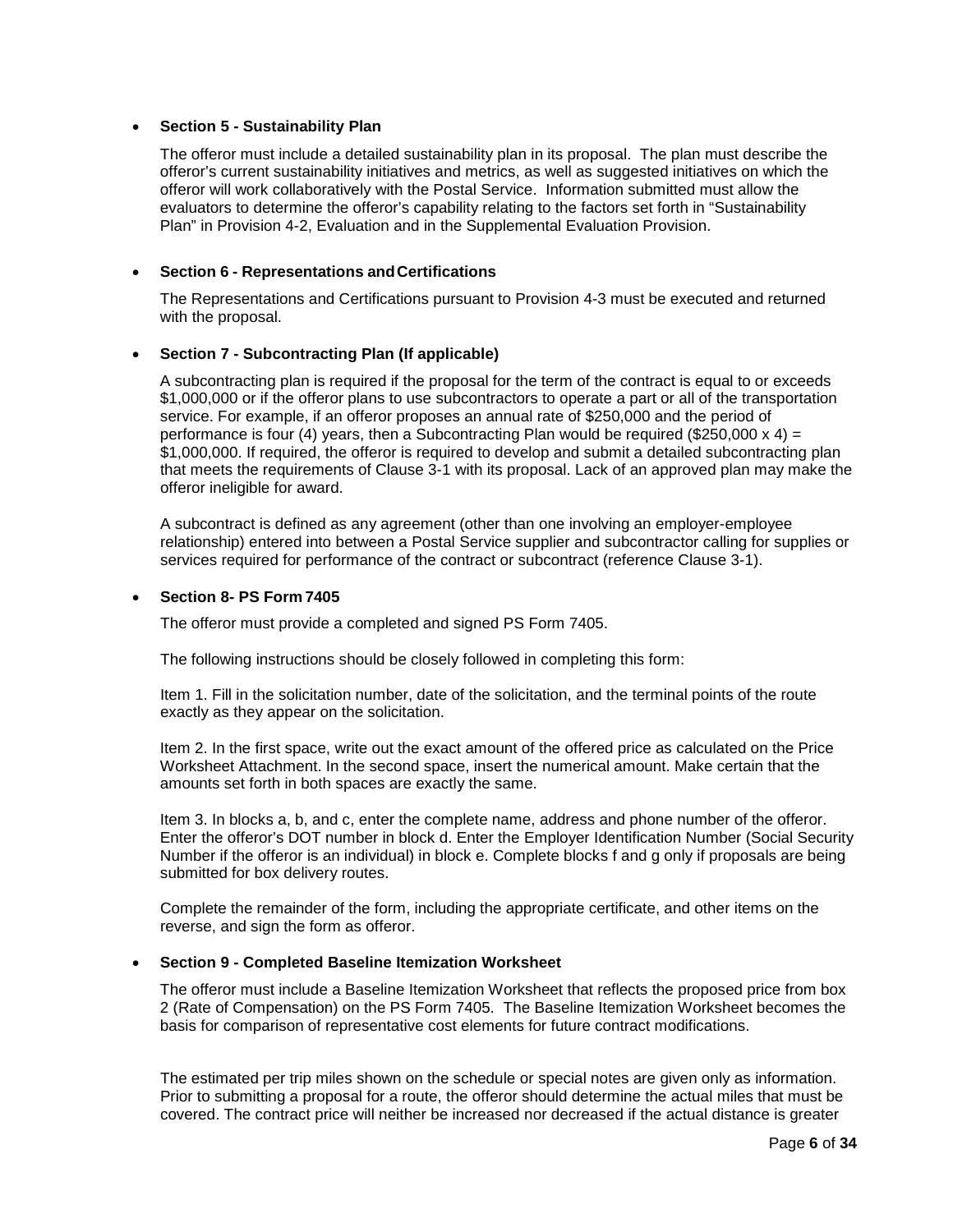or less than advertised. Offerors are expected to state all mileage necessary to accomplish the service to include any portal, fueling or other mileage necessary including any miles in excess of the stated schedule mileage.

The hours shown on the schedule are the Postal Service's estimates of the minimum hours necessary to operate the required trips and are believed to be substantially correct; they do not include wash-up time, vehicle inspections, etc. However, offerors are expected to state all hours necessary to accomplish the service in their cost proposal to include wash-up, vehicle inspection, and portal time even if it is in excess of the estimated schedule hours.

## <span id="page-6-0"></span>**Provision 1-4: Prohibition Against Contracting with Former Postal Service Officers or PCES Executives (March 2006)**

The offeror represents that former Postal Service officers or Postal Career Executive Service (PCES) executives will not be employed as key personnel, experts or consultants in the performance of the contract if such individuals, within 1 year of their retirement from the Postal Service, will be performing substantially the same duties as they performed during their career with the Postal Service. In addition, no contract resulting from this solicitation may be awarded to such individuals or entities in which they have a substantial interest, for 1 year after their retirement from the Postal Service, if the work called for in the solicitation requires such individuals to perform substantially the same duties as they performed during their career with the Postal Service.

# <span id="page-6-1"></span>**Provision 1-5: Proposed Use of Former Postal Service Employees (March 2006)**

In its proposal, the supplier must identify any former Postal Service employee it proposes to engage, directly or indirectly, in the performance of the contract. The Postal Service reserves the right to require the supplier to replace the proposed individual with an equally qualified individual.

### <span id="page-6-2"></span>**Provision 1-6: Supplier Clearance Requirements (Surface Transportation) (June 2020)**

The contract resulting from this solicitation will require the contractor or its employees (including subcontractors and their employees) to have access to occupied postal facilities, and/or to postal information and resources, including postal computer systems. Clearance will be required before that access will be permitted in accordance with MI PO-530-2009-4, Screening Highway Transportation Contractor Personnel, or any superseding management instruction. It is the supplier's obligation to obtain and supply to the Postal Service the forms and information required by that regulation.

Offerors must familiarize themselves with the requirements of that regulation, considering in their offers the time and costs associated with the screening.

### <span id="page-6-3"></span>**Provision 3-1: Notice of Small, Minority, and Woman-owned Business Subcontracting Requirements (February 2018)**

When the contract value is estimated at \$1 million or more, all offerors, except small businesses, must submit with their proposals the contract-specific subcontracting plan required by [Clause 3-1: Small-,](https://about.usps.com/manuals/spp/html/spp10.htm#ep857611) [Minority-, and Woman-Owned Business Subcontracting Requirements.](https://about.usps.com/manuals/spp/html/spp10.htm#ep857611) Generally, this plan must be agreed to by both the offeror and the Postal Service before award of the contract. Lack of submittal of a contract-specific subcontracting plan may make the offeror's proposal unacceptable for award.

All offerors, must be capable of reporting as required by [Clause 3-2: Participation of Small-, Minority-,](https://about.usps.com/manuals/spp/html/spp10.htm#ep1121848)  [and](https://about.usps.com/manuals/spp/html/spp10.htm#ep1121848) [Woman-Owned Businesses.](https://about.usps.com/manuals/spp/html/spp10.htm#ep1121848) Reporting is required when the contract value is estimated at \$500,000 or more.

### <span id="page-6-4"></span>**Provision 4-11: Standard Solicitation Provisions (Surface Transportation) (June 2020)**

a. Submission of Offers. The Postal Service will provide a Postal Service (PS) Form 7405, *Transportation Service Proposal and Contract,* to offerors for signature and inclusion with the proposal package. The proposal(s) submitted by the offeror will require, at a minimum: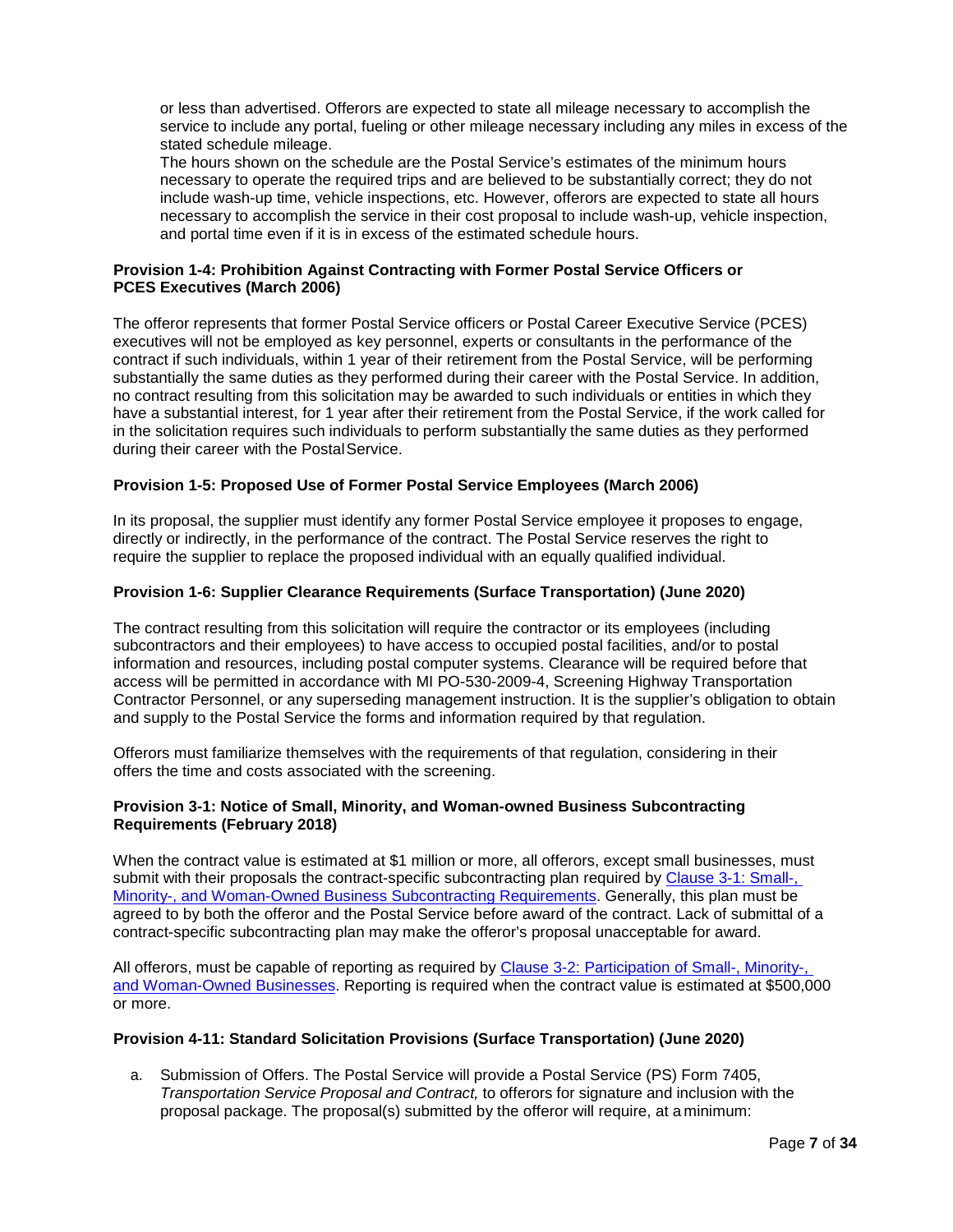- (1) Solicitation number;
- (2) The name, address and telephone number of the offeror;
- (3) Price and any discount terms;
- (4) "Remit to" address, if different than mailing address;
- (5) A completed copy of the representations and certifications (Provision4-3);
- (6) Acknowledgment of Solicitation Amendments;
- (7) PS Form 7405, *Transportation Services Proposal and Contract*.
- b. Business Disagreements. Business disagreements may be lodged with the Supplier Disagreement Resolution (SDR) Official if the offeror and the contracting officer have failedto resolve the disagreement as described in [39 CFR Section 601.](https://www.ecfr.gov/cgi-bin/text-idx?SID=8eadf93a14082ea3ad2132fa52a4e103&amp%3Bmc=true&amp%3Bnode=pt39.1.601&amp%3Brgn=div5) The SDR Official willconsider the disagreement only if it is lodged in accordance with the time limits and procedures described in 39 CFR Section 601. The SDR Official's decisions are available for review at *[www.usps.com](http://www.usps.com/)*.
- c. Late Proposals. Proposals or modifications of offers received at the address specified forthe receipt of proposals after the exact time specified for receipt of offers will not be considered unless determined to be in the best interests of the Postal Service.
- d. Type of Contract. The Postal Service plans to award a Fixed Price contract with Economic Price Adjustment. Adjustments will be made in accordance with the contract and Postal Service Management Instruction PM-4.4.1-2005-1 which can be found at *[http://](http://about.usps.com/management-instructions/p441051.pdf)  [about.usps.com/management-instructions/p441051.pdf](http://about.usps.com/management-instructions/p441051.pdf)*. Any reference to the Purchasing Manual within the Management Instruction is hereby replaced with the Supplying Principles and Practices. All proposals must be submitted on this basis. Alternate proposals based on other contract types will not be considered.
- e. Contract Award. The Postal Service may evaluate offers and award a contract without discussions with offerors. Therefore, the offeror's initial offer should contain the offeror's best terms from a price and technical standpoint. Discussions may be conducted if the Postal Service determines they are necessary. The Postal Service may reject any or all offers if such action is in the best interest of the Postal Service; accept other than the lowest offer and waive informalities and minor irregularities in offers received.
- f. Multiple Awards. The Postal Service intends to award one or more contracts under this solicitation.
- g. Incorporation by Reference. Wherever in this solicitation or contract a standard provision or clause is incorporated by reference, the incorporated term is identified by its title, the provision or clause number assigned to it, and its date. The text of incorporated terms may be found in Section 9, Provisions or Section 10, Clauses of the Supplying Principles and Practices, at *[https://about.usps.com/](https://about.usps.com/manuals/pm/welcome.htm) [manuals/pm/welcome.htm](https://about.usps.com/manuals/pm/welcome.htm)*.

### <span id="page-7-0"></span>**Provision 4-12: Evaluation (Surface Transportation) (June 2020)**

- a. General. The Postal Service will award a contract resulting from this solicitation to the offeror whose offer conforming to the solicitation is deemed to offer the Postal Service the best value, price and other factors as specified considered. Each offeror will be required to submit a twovolume proposal. The Technical Evaluation will be based on the first volume, whereas the Price Evaluation will be based on data provided on PS Form 7405. Supplier Eligibility will be graded on a pass/fail basis. Offerors who do not "pass" the Supplier Eligibility criteria will be deemed "not eligible" and will not be further evaluated for award. This subparagraph is continued in the Supplemental Evaluation Provision below.
- b. Notice of Award. A written notice of award or acceptance of proposal mailed or otherwise furnished to the successful offeror within the time for acceptance specified in the proposal will result in a binding contract without further action by either party. Before the proposal's specified expiration time, the Postal Service may accept a proposal (or part of a proposal), whether or not there are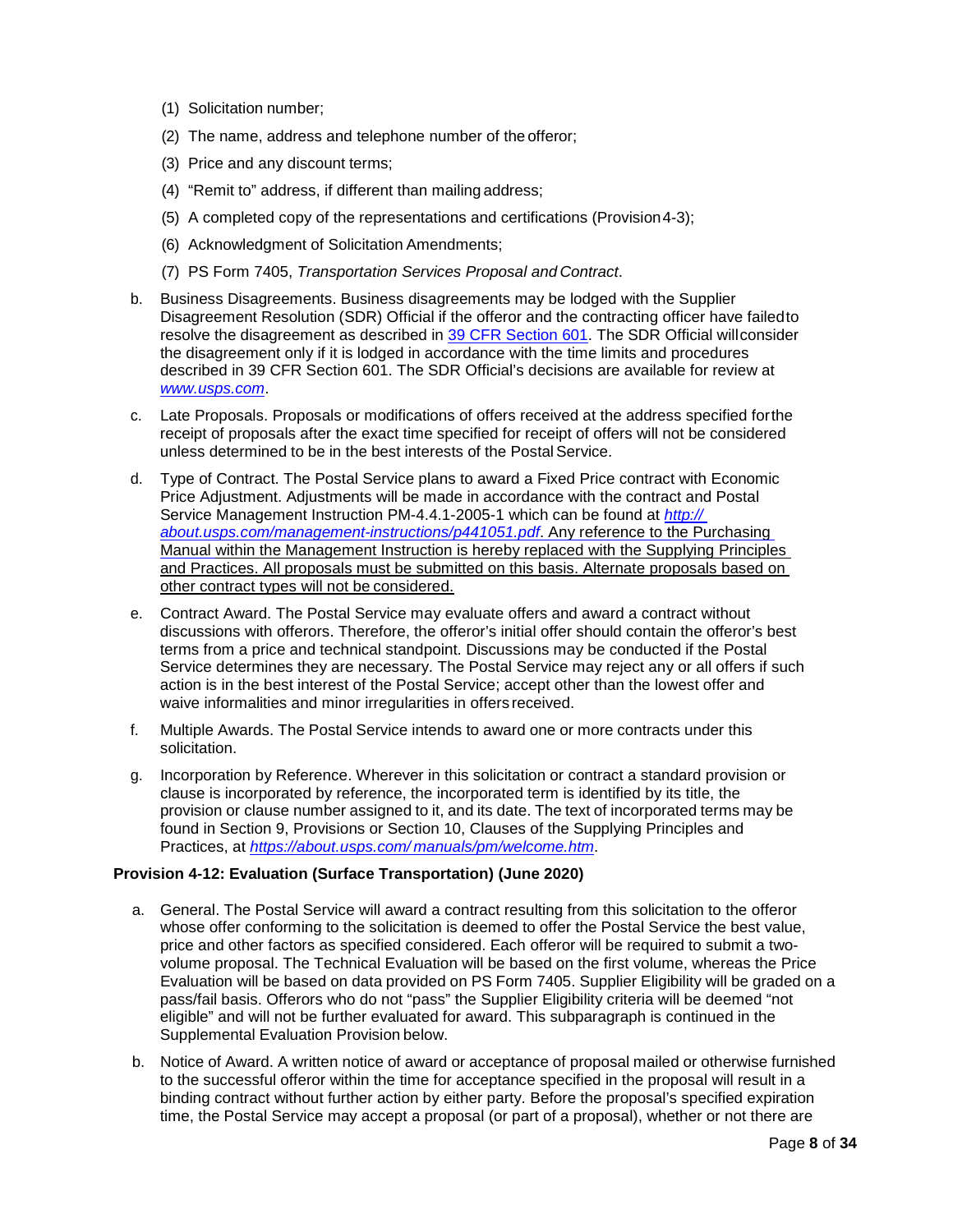negotiations after its receipt, unless a written notice of withdrawal is received before award.

# <span id="page-8-0"></span>**Supplemental Evaluation Provision**

### **Evaluation Factors**

### **Supplier Eligibility (Pass / Fail):**

The offerors' ability to meet all the required criteria that are necessary to perform operations, to include the following:

- a. Persons ineligible to becomesuppliers.
	- 1. Generally, employees of the U.S. Postal Service. However, members of a Postal Service employee's family or household may be eligible, subject to an internal ethicsreview.
	- 2. Generally, business organizations substantially owned or controlled by Postal Service employees. However, business organizations substantially owned or controlled by a member of a Postal Service employee's family or household may be eligible, subject to an internal ethics review.
	- 3. Suppliers suspended, debarred, ineligible, or proposed for suspension, debarment,or ineligibility are also excluded from conducting business with the Postal Service as agents, subcontractors, or representatives of othersuppliers.
- b. Persons eligible to become suppliers. Subject to the foregoing exceptions, the followingare eligible to hold mail transportationcontracts:
	- 1. An individual (if at least 21 years ofage).
	- 2. A partnership, if any partner meets the foregoing age qualification of anindividual.
	- 3. A corporation.

### **Past Performance (More important than Management plan, Supplier Capability and Sustainability)**

Using the information provided in the offeror's proposal and other information available to the Postal Service, the Postal Service will evaluate the following, which are not subfactors but will be considered in reaching an overall rating for this evaluation factor:

- a. Quality & Timeliness: Listing of current or recent Postal contracts, as well as any non-postal employment or contracts that are comparable to Highway Contract Transportation. For each contract listed, the offeror should provide a record of adherence to contract requirements, and in the case of non-postal employment or contracts, an additional record of on-timeperformance.
- b. Business Relations: Established productive business relations (a history of being reasonable and cooperative with customers; commitment to customer satisfaction; integrity, andethics).

### **Management Plan (Less important than Past Performance, more important than Supplier Capability and Sustainability)**

The offeror must include a detailed Operations Plan in its proposal. The Operations Plan, at a minimum, must address the offeror's plan for all situations listed below. These are not subfactors but will be considered in coming up with an overall rating for this evaluation factor.

- a. Ability to conduct normal operations to include all bulleted itemsbelow:
	- Operating as a sole proprietor or using hired driverlabor
	- Compliance with Department of Labor (DOL) regulations (ifapplicable)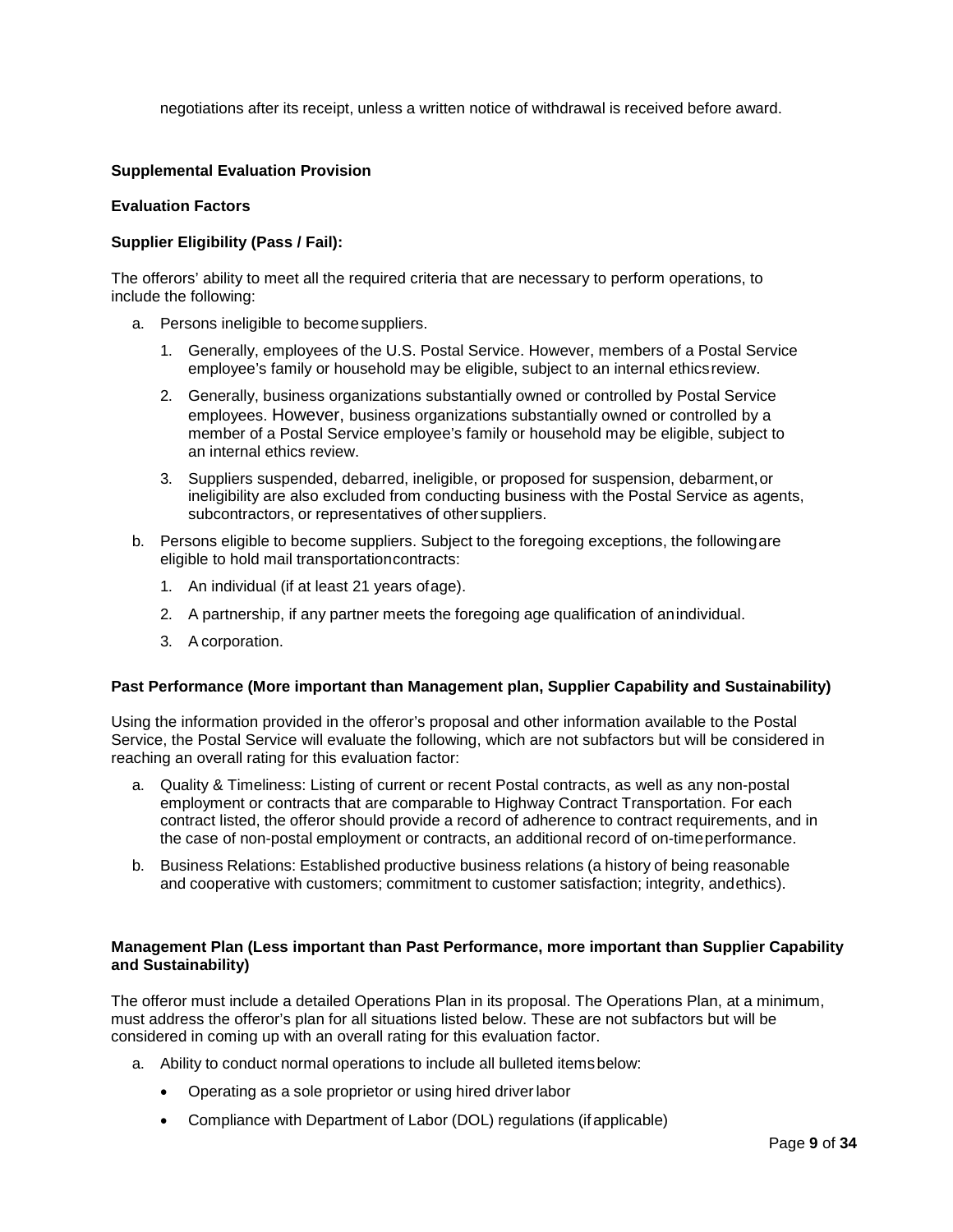- Ability to monitor service performance
- Ability to secure the mail
- b. Ability to handle contingency operations to include:
	- Extra trips
	- Schedule changes
	- Equipmentbreakdowns
	- Inclement weather duringoperations
	- Supplier or hired driver absence (substitute driver plan)

## **Supplier Capability (Less important than Operations plan, and Past Performance; more important than Sustainability)**

The extent to which the offeror has the resources (e.g., financial, technical, equipment, etc.) adequate to perform the work will be evaluated. The offeror should address the following in the supplier capability section of the proposal. These are not subfactors but will be considered in coming up with an overall rating for this evaluation factor:

- c. The ability to meet the required delivery schedule (e.g., able to begin operations on effective date of start-up of contract performance), considering all existing commitments, including pending awards.
- d. The ability to provide the necessaryequipment.
- e. Acceptable financial condition that will allow the Contracting Officer to determine that operations are likely to remain ongoing. Documentation should include a recent credit report. The offeror may also consider submitting additional documentation as applicable to the service. Such documentation might include a current financial statement (income statement, balance sheet, and statement of cash flows) and/or funding documentation from a financial institution.

### **Sustainability Plan (least important)**

The offeror must include a detailed sustainability plan in its proposal. The Sustainability Plan, at a minimum, must address the items listed below. The following are not sub factors but will be considered in coming up with an overall rating for this factor.

- a. A listing of the Make, Model, Age, and Class of Vehicle that it plans to use for the solicited service.
- b. For each class of vehicle listed, the offeror should list the average Miles Per Gallon (MPG) fuel efficiency
- c. An explanation of the number of scheduled miles, portal miles, backhaul miles, maintenance miles, and any other miles that will be included in the contracted service
- d. The number of gallons of fuel that the offeror is proposing for this service
- e. Whether the vehicles operate using alternative fuel. If so, please state the type (CNG, LNG, etc.).
- f. Whether the vehicles are California Air Resources Board compliant (if applicable)
- g. A plan to improve the fuel efficiency of the vehicles over the life of the contract. The plan should describe the offeror's current sustainability initiatives and metrics, as well as suggested initiatives on which the offeror will work collaboratively with the Postal Service.

#### **Price Proposal Evaluation**

Box 2 on PS Form 7405 (Rate of Compensation) will be used to analyze each of the offeror's proposal(s). The offered price must include all elements of cost the offeror expects to incur in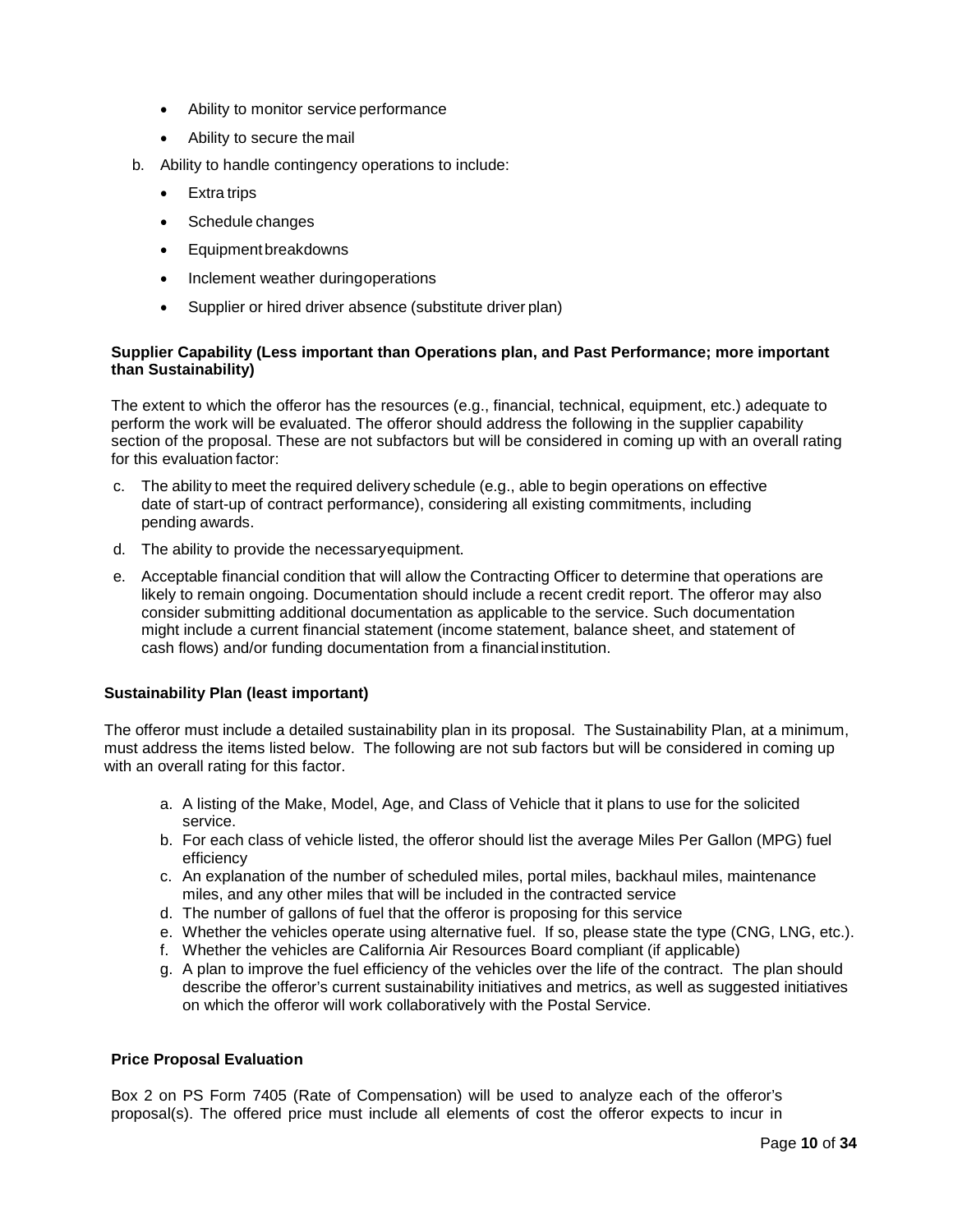performing service. The rates may be carried out to a maximum of four decimal places.

#### **Best Value Decision**

Award will be made to the offeror who proposes the best value to the Postal Service. Technical Factors are more important than price. In determining potential tradeoffs to arrive at the best value selection, the Postal Service will assess the strengths, weaknesses, and deficiencies between or among competing technical proposals from the standpoint of 1) what the difference might mean in terms of anticipated performance; and 2) what the evaluated cost would be for the Postal Service to take advantage of that difference.

Award will not necessarily be made to the offeror who provides the highest-rated technical proposal or to the offeror who offers the lowest price. Price is more important in selecting between or among closely ranked technical proposals. In making any price-technical tradeoff, the Postal Service also does not intend to pay a premium price unless there is a significant technical advantage justifying a higher price.

The Postal Service reserves the right to not award a contract based on this solicitation should it deem that a non-award is in its best interest. Awards will not be made to offerors whose proposals are not competitively priced or to offerors with poor technical proposals.

#### <span id="page-10-0"></span>**Provision 4-3: Representations and Certifications (October 2019)**

- a. *Type of Business Organization.* The offeror, by checking theapplicable blocks, represents that it:
	- (1) Operates as:
		- $\Box$  a corporation incorporated under the laws of the state of  $\Box$ ; or country of

\_\_\_\_\_\_\_\_\_\_\_\_\_ if incorporated in a country other than the United States of America.

- $\Box$  an individual;
- $\Box$  a partnership;
- $\Box$  a joint venture;
- $\Box$  a limited liability company;
- $\Box$  a nonprofit organization; or
- $\Box$  an educational institution; and
- (2) Is (check all that apply)
	- $\Box$  a small business concern;
	- $\Box$  a minority business (indicate minority below):
	- □ Black American
	- ☐ Hispanic American
	- □ Native American
	- □ Asian American:
	- $\Box$  a woman-owned business; or
	- $\Box$  none of the above entities.
	- (a) A small business concern for the purposes of Postal Service purchasing means a business, including an affiliate, that is independently owned and operated, is not dominant in producing or performing the supplies or services being purchased, and has no more than 500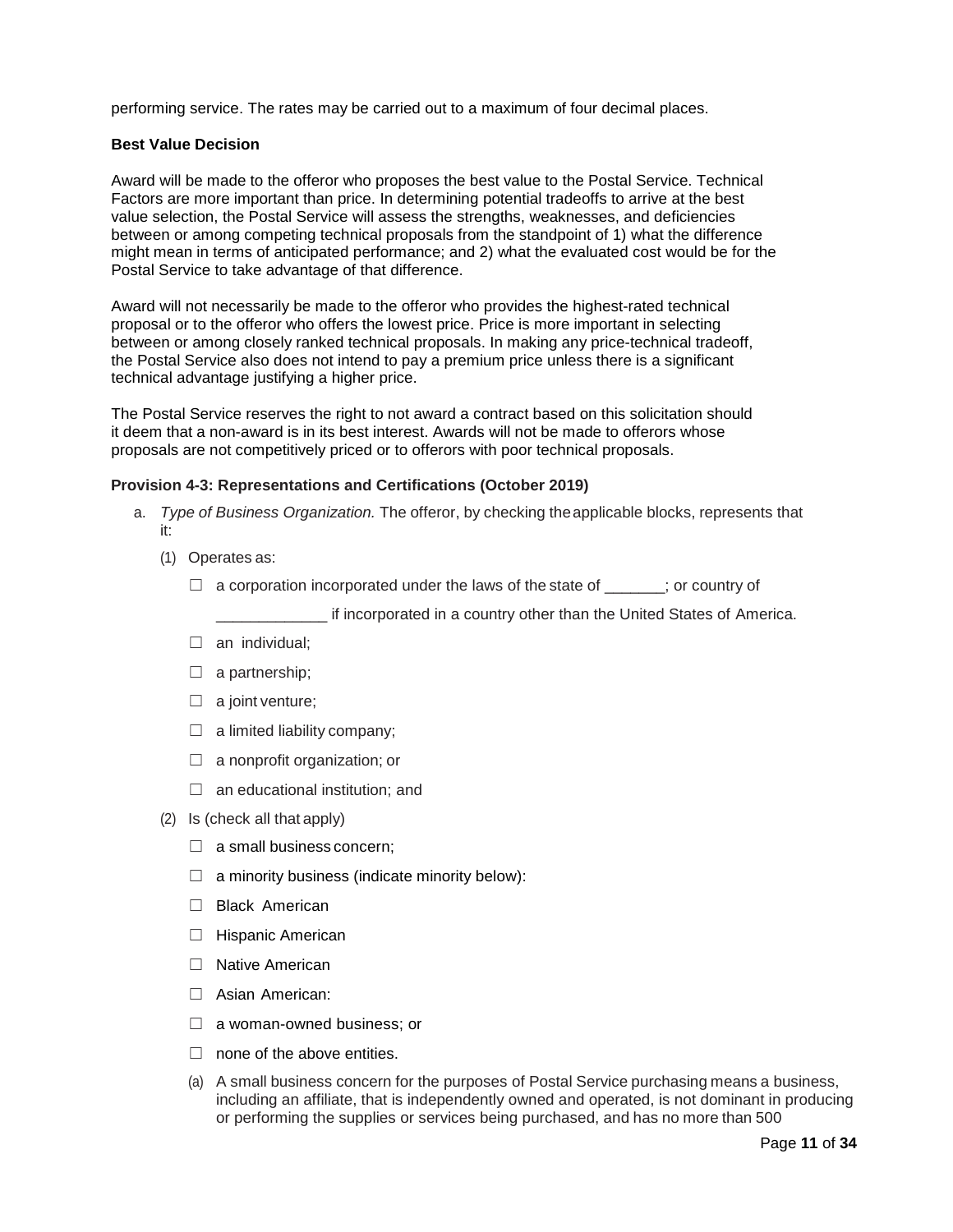employees, unless a different size standard has been established by the Small Business Administration (see 13 CFR 121, particularly for different size standards for airline, railroad, and construction companies). For subcontracts of \$50,000 or less, a subcontractor having no more than 500 employees qualifies as a small business without regard to other factors.

- (b) *Minority Business.* A minority business is a concern that is at least 51 percent owned by, and whose management and daily business operations are controlled by, one or more members of a socially and economically disadvantagedminority group, namely U.S. citizens who are Black Americans, Hispanic Americans, Native Americans, or Asian Americans. (Native Americans are American Indians, Eskimos, Aleuts, and Native Hawaiians. Asian Americans are U.S. citizens whose origins are Japanese, Chinese, Filipino, Vietnamese, Korean, Samoan, Laotian, Kampuchean (Cambodian), Taiwanese, in the U.S. Trust Territories of the Pacific Islands or in the Indian subcontinent.)
- (c) *Woman-owned Business.* A woman-owned business is a concern at least 51 percent of which is owned by a woman (or women) who is a U.S. citizen, controls the firm by exercising the power to make policy decisions, andoperates the business by being actively involved in dayto-daymanagement.
- (d) *Educational or Other Nonprofit Organization.* Any corporation, foundation, trust, or other institution operated for scientific or educational purposes, notorganized for profit, no part of the net earnings of which insures to the profits of any private shareholder or individual.
- (3) Is (check all that apply)
	- $\Box$  a Postal Service employee or a business organization substantially owned or controlled by such an individual
	- $\Box$  a spouse of a Postal Service employee or a business organization substantially owned or controlled by such an individual
	- $\Box$  another family member of a Postal Service employee or a business organization substantially owned or controlled by such an individual
	- $\Box$  an individual residing in the same household as a Postal Service employee ora business organization substantially owned or controlled by such an individual.

(Note: Offers from any of the sources listed in subparagraph a.3, may not be considered for an award pending review and recommendation by the Postal Service Ethics Office.)

### *b. Parent Company and Taxpayer IdentificationNumber*

- (1) A parent company is one that owns or controls the basic business polices of an offeror. To own means to own more than 50 percent of the voting rights in the offeror. To control means to be able to formulate, determine, or veto basic business policy decisions of the offeror. A parent company need not own the offeror to control it; itmay exercise control through the use of dominant minority voting rights, proxy voting, contractual arrangements, or otherwise.
- (2) Enter the offeror's U.S. Taxpayer Identification Number (TIN) in the space provided. The TIN is the offeror's Social Security number or other Employee Identification Number (EIN) used on the offeror's Quarterly Federal Tax Return, U.S. Treasury Form 941, or as required by Internal Revenue Service (IRS) regulations. Offeror's TIN:
- (3) IRS Form W-9, Request for Taxpayer Identification Number and Certification.You must complete a copy of IRS Form W-9 and attach it to thiscertification.
- (4) Check this block if the offeror is owned or controlled by a parent company:  $\Box$
- (5) If the block above is checked, provide the following information about theparent company:

Parent Company's Name: \_\_\_\_\_\_\_\_\_\_\_\_\_\_\_\_\_\_\_\_\_\_\_\_\_\_\_\_\_\_\_\_\_\_\_\_\_\_

Parent Company's Main Office: **Example 20** 

Address: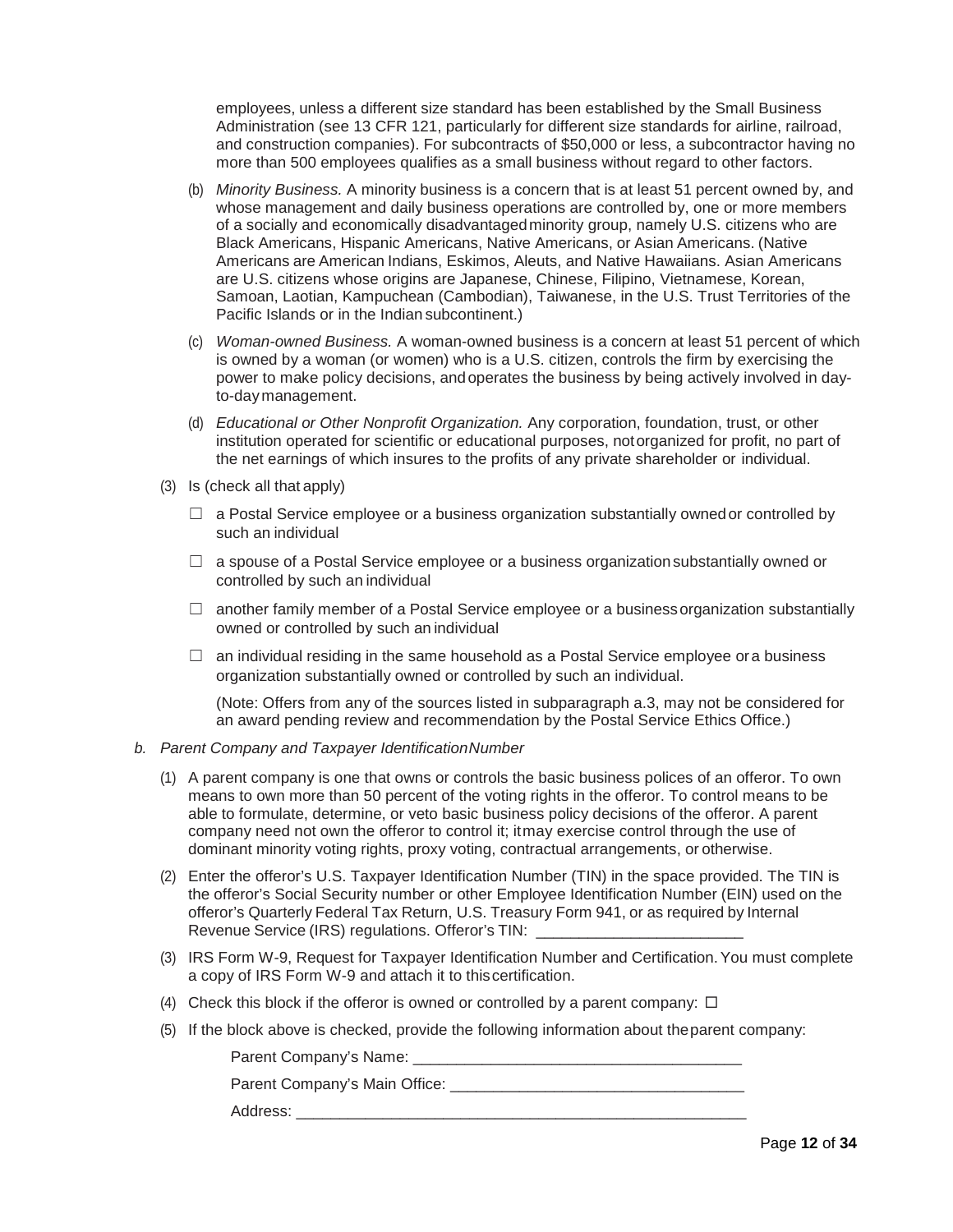No. and Street: \_\_\_\_\_\_\_\_\_\_\_\_\_\_\_\_\_\_\_\_\_\_\_\_\_\_\_\_\_\_\_\_\_\_\_\_\_\_\_\_\_\_\_\_\_\_\_

City: \_\_\_\_\_\_\_\_\_\_\_\_\_\_\_\_\_\_\_\_\_\_\_\_ State: \_\_\_\_\_\_ ZIP Code: \_\_\_\_\_\_\_\_\_\_\_

| Parent Company's TIN: |  |
|-----------------------|--|
|                       |  |

(6) If the offeror is a member of an affiliated group that files its federal income tax return on a consolidated basis (whether or not the offeror is owned or controlled by a parent company, as provided above) provide the name and TIN of the common parent of the affiliated group:

Name of Common Parent:

| Common Parent's TIN: |
|----------------------|
|----------------------|

- *c. Certificate of Independent Price Determination*
	- (1) By submitting this proposal, the offeror certifies, and in the case of a jointproposal each party to it certifies as to its own organization, that in connection with this solicitation:
		- (a) The prices proposed have been arrived at independently, without consultation, communication, or agreement, for the purpose of restricting competition, as to any matter relating to the prices with any other offeror or with anycompetitor;
		- (b) Unless otherwise required by law, the prices proposed have not been and will not be knowingly disclosed by the offeror before award of a contract, directlyor indirectly to any other offeror or to any competitor; and
		- (c) No attempt has been made or will be made by the offeror to induce any other person or firm to submit or not submit a proposal for the purpose ofrestricting competition.
	- (2) Each person signing this proposal certifies that:
		- (a) He or she is the person in the offeror's organization responsible for thedecision as to the prices being offered herein and that he or she has not participated, and will not participate, in any action contrary to paragraph a above; or
		- (b) He or she is not the person in the offeror's organization responsible for the decision as to the prices being offered but that he or she has been authorized in writing to act as agent for the persons responsible in certifying that they havenot participated, and will not participate, in any action contrary to paragraph a above, and as their agent does hereby so certify; and he or she has not participated, and will not participate, in any action contrary to paragraph a above.
	- (3) Modification or deletion of any provision in this certificate may result in the disregarding of the proposal as unacceptable. Any modification or deletion shouldbe accompanied by a signed statement explaining the reasons and describing in detail any disclosure or communication.
- *d. Certification of Nonsegregated Facilities*
	- (1) By submitting this proposal, the offeror certifies that it does not and will not maintain or provide for its employees any segregated facilities at any of its establishments, and that it does not and will not permit its employees to perform services at any location under its control where segregated facilities are maintained. The offeror agrees that a breach of this certification is a violation of [Clause 9-7: Equal Opportunity in](https://about.usps.com/manuals/spp/html/spp10.htm#ep859006) this contract.
	- (2) As used in this certification, segregated facilities means any waiting rooms, work areas, rest rooms or wash rooms, restaurants or other eating areas, time clocks, locker rooms or other storage or dressing areas, parking lots, drinking fountains, recreation or entertainment area, transportation, or housing facilities provided for employees that are segregated by explicit directive or are in fact segregated on the basis of race, color, religion, or national origin, because of habit, local custom, or otherwise.
	- (3) The offeror further agrees that (unless it has obtained identical certifications from proposed subcontractors for specific time periods) it will obtain identical certifications from proposed subcontractors before awarding subcontracts exceeding \$10,000 that are not exempt from the provisions of [Clause 9-7: Equal Opportunity;](https://about.usps.com/manuals/spp/html/spp10.htm#ep859006) that it will retain these certifications in its files; and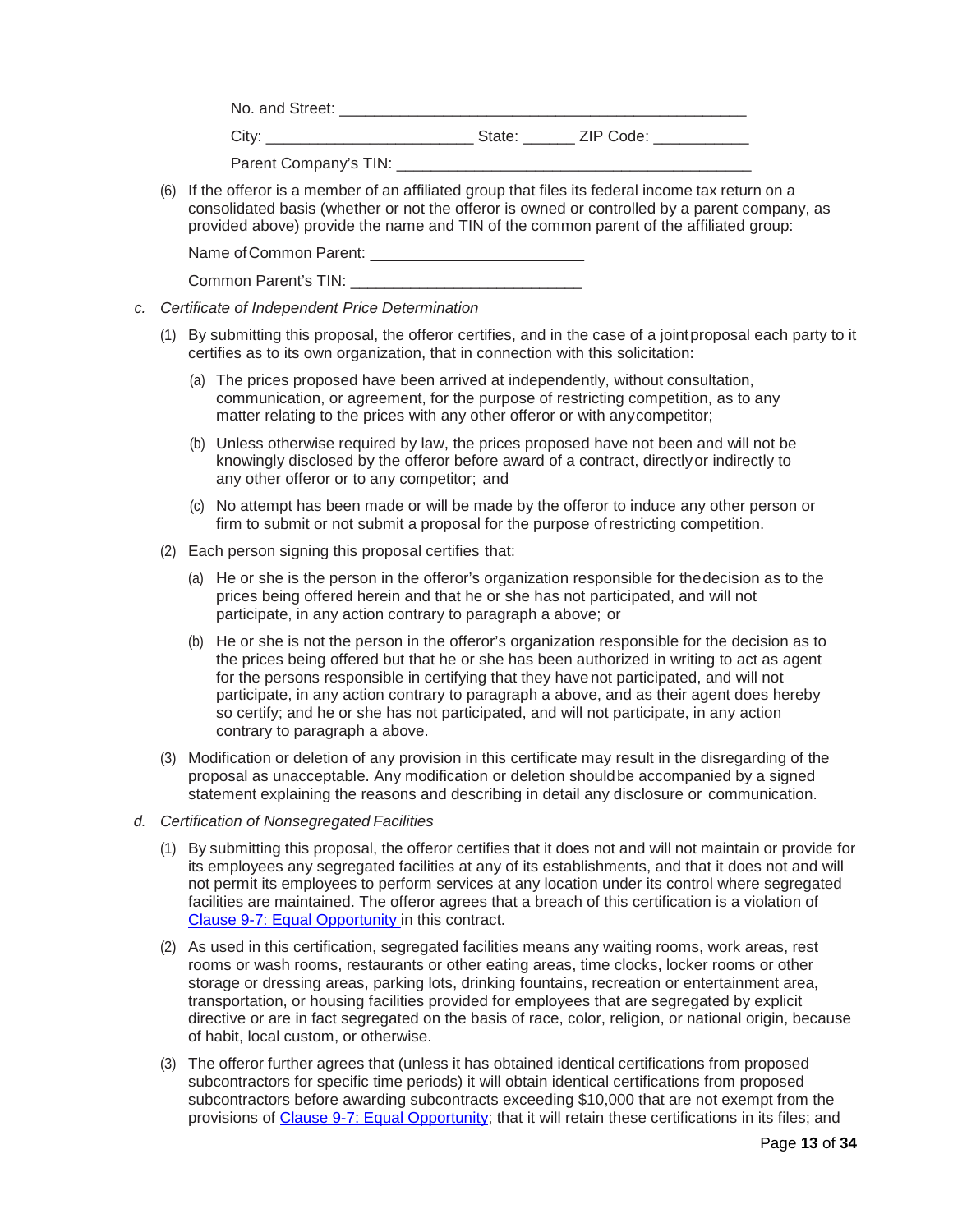that it will forward the following notice to these proposed subcontractors (except when they have submitted identical certifications for specific time periods):

Notice: A certification of nonsegregated facilities must be submitted before the award of a subcontract exceeding \$10,000 that is not exempt from [Clause 9-7: Equal Opportunity.](https://about.usps.com/manuals/spp/html/spp10.htm#ep859006) The certification may be submitted either for each subcontract or for all subcontracts during a period (quarterly, semiannually, or annually).

#### *e. Certification Regarding Debarment, Proposed Debarment, and OtherMatters*

(This certification must be completed with respect to any offer with a value of \$100,000 or more.)

- (1) The offeror certifies, to the best of its knowledge and belief, that it or any ofits principals:
	- (a) Are \_\_\_\_\_are not \_\_\_\_\_, presently debarred or proposed for debarment, or declared ineligible for the award of contracts by any Federal, state, or local agency;
	- (b) Have have not , within the 3-year period preceding this offer, been convicted of or had a civil judgment rendered against them for commission of fraud or a criminal offense in connection with obtaining, attempting to obtain, or performing a public (Federal, state, or local) contract or subcontract; violation of Federal or state antitrust statutes relating to the submission of offers; or commission of embezzlement, theft, forgery, bribery, falsification or destruction of records, making false statements, tax evasion, or receiving stolen property;
	- (c) Are are not corresently indicted for, or otherwise criminally or civilly charged by a governmental entity with, commission of any of the offenses enumerated in subparagraph (b)above;
	- (d) Have \_\_\_\_\_have not \_\_\_\_ within a 3-year periodpreceding this offer, been convicted of or had a civil judgment rendered against them for commission of fraud or a criminal offense in conjunction with obtaining, attempting to obtain,or performing a public (Federal, state or local) contract or subcontract; violation of Federal or state antitrust statutes relating to the submission of offers; or commission of embezzlement, theft, forgery, bribery, falsification or destruction of records, making false statements, tax evasion or receiving stolen property; and
	- (e) Are \_\_\_\_ are not \_\_\_\_ \_ \_ presently indicted for, or otherwise criminally or civilly charged by a governmental entity with, commission of any of the offenses enumerated in subparagraph (d)above.
- (2) The offeror has \_\_\_\_\_ has not \_\_\_\_\_, within a 3-year period preceding this offer, had one or more contracts terminated for default by any Federal, state, or local agency.
- (3) "Principals," for the purposes of this certification, means officers, directors, owners, partners, and other persons having primary management or supervisory responsibilities within a business entity(e.g., general manager, plant manager, head of a subsidiary, division, or business segment, and similar positions).
- (4) The offeror must provide immediate written notice to the contracting officer if, at any time prior to contract award, the offeror learns that its certification was erroneous when submitted or has become erroneous by reason of changed circumstances.
- (5) A certification that any of the items in e.1 and e.2 of this provision exists will not necessarily result in withholding of an award under this solicitation. However, the certification will be considered as part of the evaluation of the offeror's capability (see Section [2-26.4.2,](https://about.usps.com/manuals/spp/html/spp2_203.htm#ep1033252) [Supplier](https://about.usps.com/manuals/spp/html/spp2_203.htm#ep1033252)  [Capability,](https://about.usps.com/manuals/spp/html/spp2_203.htm#ep1033252) in the *Postal Service's Supplying Principles and Practices*). The offeror's failure to furnish a certification or provide additional information requested by the contracting officer will affect the capability evaluation.
- (6) Nothing contained in the foregoing may be construed to require establishment of a system of records in order to render, in good faith, the certification required by e.1and e.2 of this provision. The knowledge and information of an offeror is not required to exceed that which is normally possessed by a prudent person in the ordinary course of business dealings.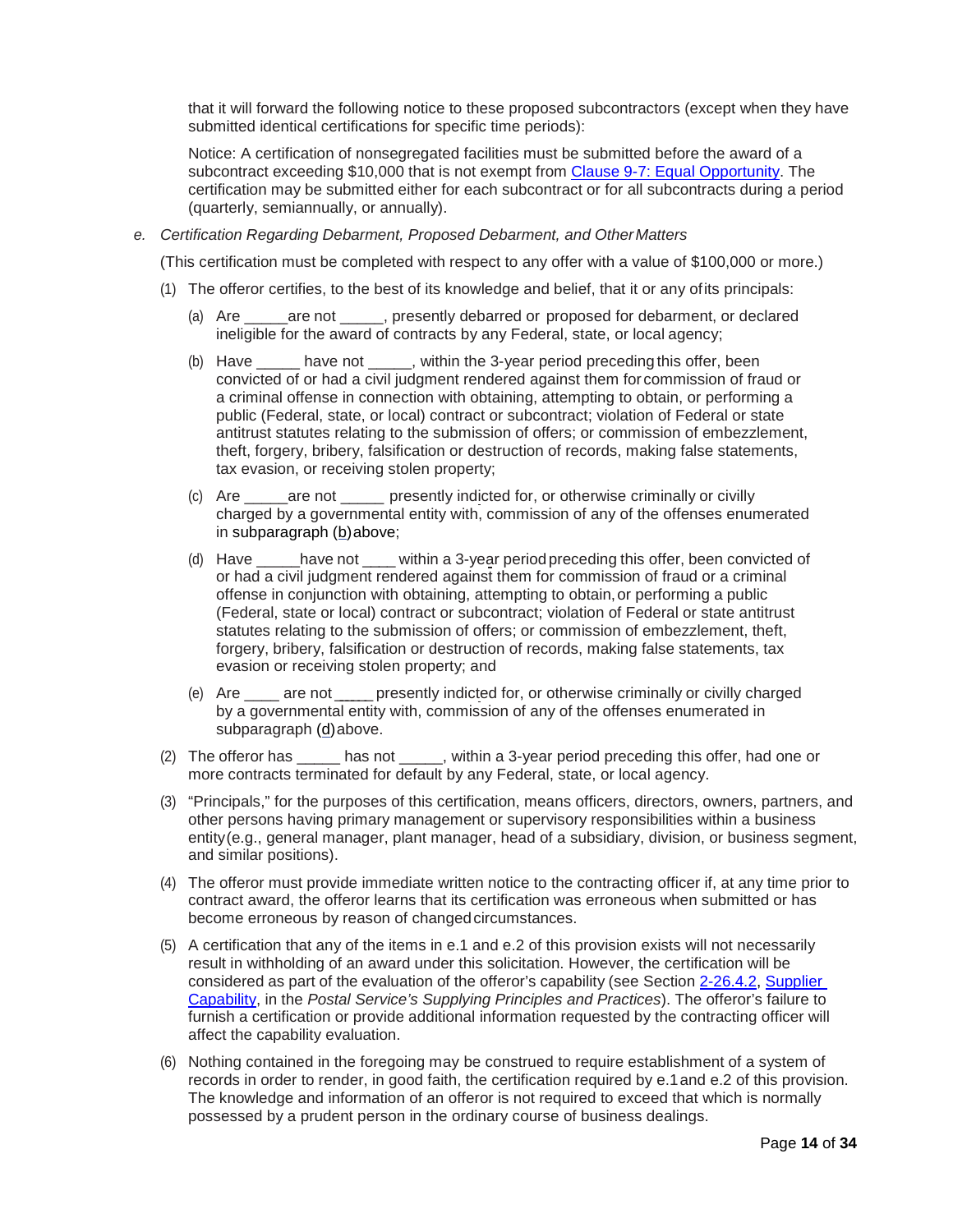- (7) This certification concerns a matter within the jurisdiction of an agency of theUnited States and the making of a false, fictitious, or fraudulent certification may render the maker subject to prosecution under Section 1001, Title 18 U.S.C.
- (8) The certification in e.1 and e.2 of this provision is a material representation of fact upon which reliance was placed when making the award. If it is later determinedthat the offeror knowingly rendered an erroneous certification, in addition to other remedies available to the Postal Service, the contracting officer may terminate the contract resulting from this solicitation for default.
- f. *Incorporation by Reference*. Wherever in this solicitation or contract a standard provision or clause is incorporated by reference, the incorporated term is identified by its title, its provision or clause number assigned to it, and its date. The text of incorporated terms may be found at *<http://about.usps.com/manuals/pm/welcome.htm>*. If checked, the following provision(s) is incorporated in this solicitation by reference(Contracting officer will check as appropriate):
	- Provision 9-1: Equal Opportunity Affirmative Action Program
	- $\boxtimes$  Provision 9-2: Preaward Equal Opportunity Compliance Review
	- **Provision 9-3: Notice of Requirements for Equal Opportunity Affirmative Action**

# <span id="page-14-0"></span>**Provision 9-1: Equal Opportunity Affirmative Action Program (March 2006)**

The offeror, by checking the applicable block or blocks, represents that it  $(1)$  has developed and has on file, \_\_\_\_ has not developed and does not have on file, at each establishment, affirmative action programs as required by the rules and regulations of the Secretary of Labor (41 CFR 60-1 and 60-2) and has, has not filed the required reports with the Joint Reporting Committee, or (2) has not previously had contracts subject to the written affirmative action program requirement of the rules and regulations of the Secretary of Labor.

# <span id="page-14-1"></span>**Provision 9-2: Preaward Equal Opportunity Compliance Review (March 2006)**

If the contract award will be \$10 million or more, the prospective supplier and its known first-tier subcontractors with subcontracts of \$10 million or more will be subject to a preaward compliance review. In order to qualify for award, the prospective supplier and first-tier subcontractors must be found in compliance pursuant to 41 CFR 60-1.20.

### <span id="page-14-2"></span>**Provision 9-5: Compliance with Veterans' Employment Reporting Requirements (June 2020)**

By submission of its proposal, the offeror represents that, if it is subject to the reporting requirements of 38 U.S.C. 4212(d) (i.e., if the offeror has any contracts with the Postal Service containing Clause 9-16, Employer Reports on Employment of Protected Veterans, or any contracts with Federal agencies containing Federal Acquisition Regulation Clause 52.222-37, Employment Reports on Veterans), it has submitted the most recent VETS —4212 Report required by 41 CFR 61-300.10.

# **PART 3 – CLAUSES**

### <span id="page-14-4"></span><span id="page-14-3"></span>**Clause B-1: Definitions (March 2006)**

As used in this contract, the following terms have the following meanings:

a. *Contracting officer —* The person executing this contract on behalf of the Postal Service, and any other officer or employee who is a properly designated contracting officer; the term includes, except as otherwise provided in the contract, the authorized representative of a contracting officer acting within the limits of the authority conferred upon that person.

#### <span id="page-14-5"></span>**Clause B-9: Claims and Disputes (March 2006)**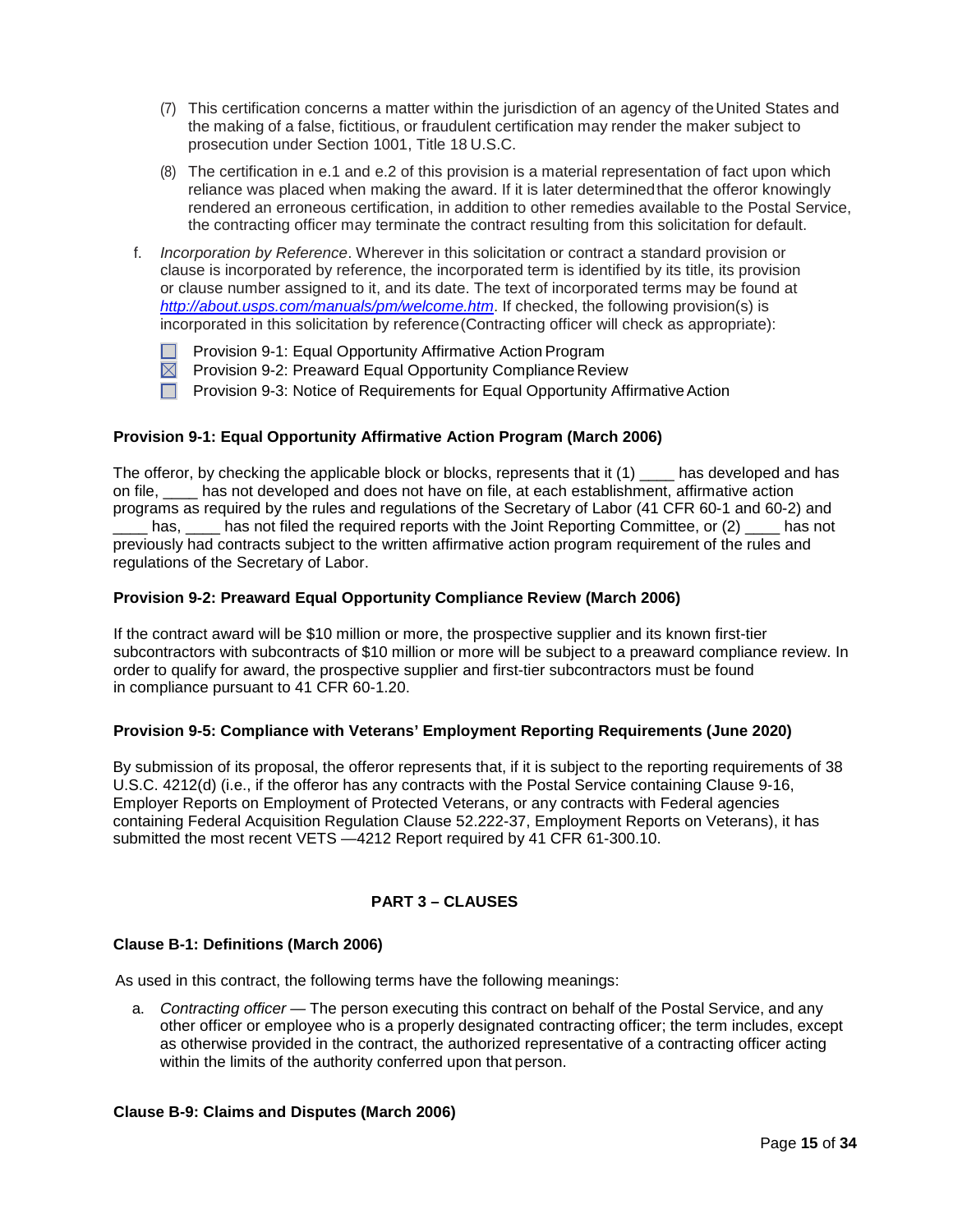- a. This contract is subject to the Contract Disputes Act of 1978 (41 U.S.C. 7101-7109) ("the Act" or "CDA").
- b. Except as provided in the Act, all disputes arising under or relating to this contract must be resolved under this clause.
- c. "Claim," as used in this clause, means a written demand or written assertion by one of the contracting parties seeking, as a matter of right, the payment of money in a sum certain, the adjustment or interpretation of contract terms, or other relief arising under or relating to this contract.

However, a written demand or written assertion by the supplier seeking the payment of money exceeding \$100,000 is not a claim under the Act until certified as required by subparagraph d.2 below. A voucher, invoice, or other routine request for payment that is not in dispute when submitted is not a claim under the Act. The submission maybe converted to a claim under the Act by complying with the submission and certification requirements of this clause, if it is disputed either as to liability or amount is not acted upon in a reasonable time.

- d.
- (1) A claim by the supplier must be made in writing and submitted to the contracting officer for a written decision. A claim by the Postal Service against the supplier is subject to a written decision by the contracting officer.
- (2) For supplier claims exceeding \$100,000, the supplier must submit with the claim the following certification: "I certify that the claim is made in good faith, that the supporting data are accurate and complete to the best of my knowledge and belief, that the amount requested accurately reflects the contract adjustment for which the supplier believes the Postal Service is liable, and that I am duly authorized to certify the claim on behalf of the supplier."
- (3) The certification may be executed by any person duly authorized to bind the supplier with respect to the claim.
- e. For supplier claims of \$100,000 or less, the contracting officer must, if requested in writing by the supplier, render a decision within 60 days of the request. For supplier-certified claims over \$100,000, the contracting officer must, within 60 days, decide the claim or notify the supplier of the date by which the decision will be made.
- f. The contracting officer's decision is final unless the supplier appeals or files a suit as provided in the Act.
- g. When a CDA claim is submitted by or against a supplier, the parties by mutual consent may agree to use an alternative dispute resolution (ADR) process to assist in resolving the claim. A certification as described in (d)(2) of this clause must be provided for any claim, regardless of dollar amount, before ADR is used.
- h. The Postal Service will pay interest in the amount found due and unpaid from:
	- (1) The date the contracting officer receives the claim (properly certified, if required); or
	- (2) The date payment otherwise would be due, if that date is later, until the date of payment.
- i. Simple interest on claims will be paid at a rate determined in accordance with the Interest clause.
- j. The supplier must proceed diligently with performance of this contract, pending final resolution of any request for relief, claim, appeal, or action arising under the contract, and comply with any decision of the contracting officer.

### <span id="page-15-0"></span>**[Clause B-15: Notice of Delay \(March 2006\)](http://blue.usps.gov/policy/clauses/clauses.htm)**

Immediately upon becoming aware of any difficulties that might delay deliveries under this contract, the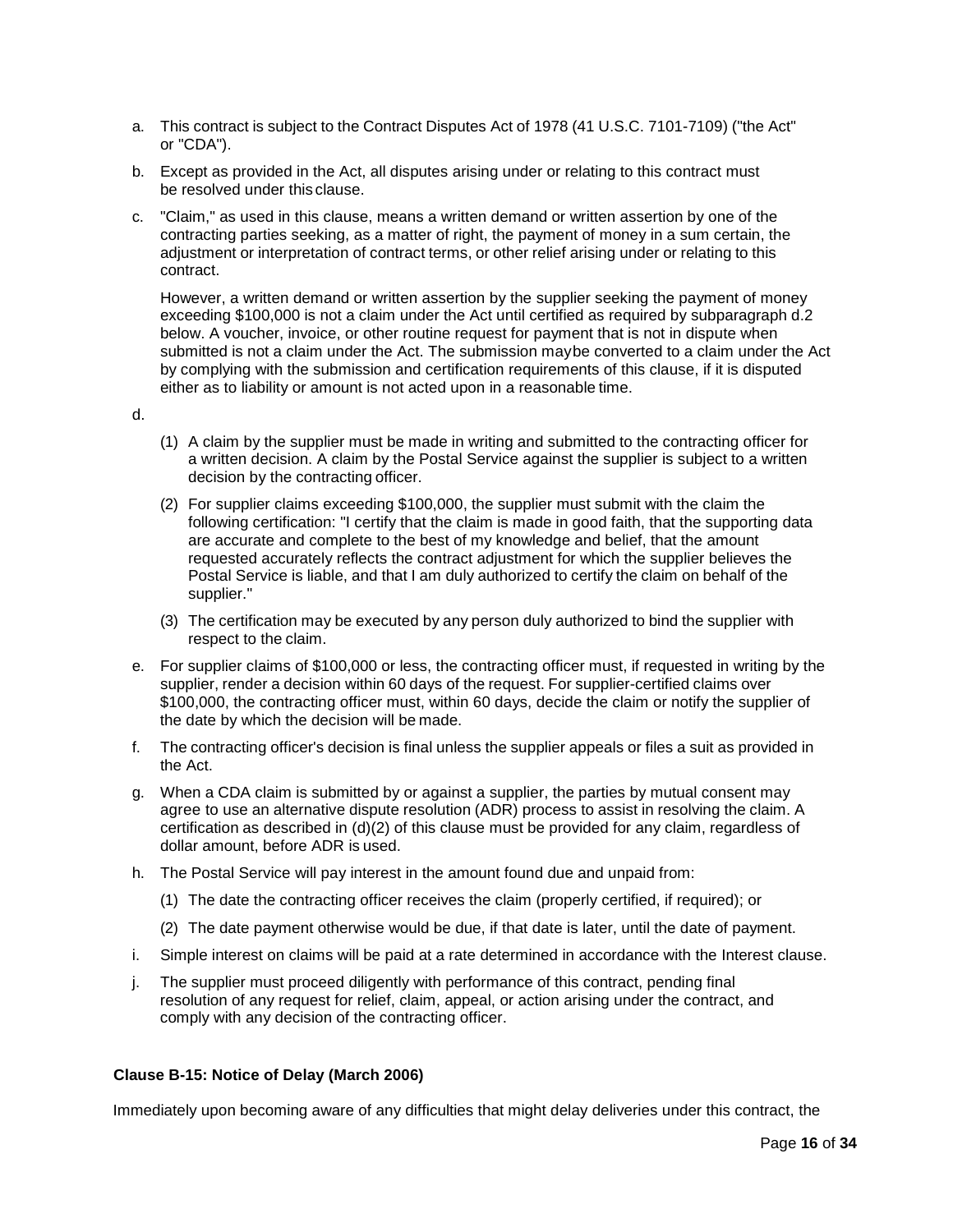supplier will notify the contracting officer in writing of them. The notification must identify the difficulties, the reasons for them, and the estimated period of delay anticipated. Failure to give notice may preclude later consideration of any request for an extension of contracttime.

## <span id="page-16-0"></span>**Clause B-16: Suspensions and Delays (March 2006)**

- a. If the performance of all or any part of the work of this contract is suspended, delayed, or interrupted by:
	- (1) An order or act of the contracting officer in administering this contract;or
	- (2) By a failure of the contracting officer to act within the time specified in this contract or within a reasonable time if not specified - an adjustment will be made for any increase inthe cost of performance of this contract caused by the delay or interruption (including the costs incurred during any suspension or interruption). An adjustment will also be made in the delivery or performance dates and any other contractual term or condition affected by the suspension, delay, or interruption. However, no adjustment may be made under this clause for any delay or interruption to the extent that performance would have been delayed or interrupted by any other cause, including the fault or negligence of the supplier, or for which an adjustment is provided or excluded under any other term or condition of thiscontract.
- b. A claim under this clause will not beallowed:
	- (1) For any costs incurred more than 20 days before the supplier has notified the contracting officer in writing of the act or failure to act involved; and
	- (2) Unless the claim, in an amount stated, is asserted in writing as soon as practicable after the termination of the delay or interruption, but not later than the day of final payment under the contract.

### <span id="page-16-1"></span>**Clause B-19: Excusable Delays (March 2006)**

- a. Except with respect to defaults of subcontractors, the supplier will not be in default by reason of any failure in performing this contract in accordance with its terms (including any failure by the supplier to make progress in the prosecution of the work that endangers performance) if the failure arises out of causes beyond the control and without the fault or negligence of the supplier. Such causes may include, but are not restricted to, acts of God or of the public enemy, acts of the government in its sovereign capacity or of the Postal Service in its contractual capacity, fires, floods, epidemics, quarantine restrictions, strikes, freight embargoes, and unusually severe weather, but in every case the failure to perform must be beyond the control and without the fault or negligence of thesupplier.
- b. If failure to perform is caused by the failure of a subcontractor to perform or make progress and arises out of causes beyond the control of both the supplier and subcontractor, and without the fault or negligence of either of them, the supplier will not be deemed to be in default, unless:
	- (1) The supplies or services to be furnished by the subcontractor are obtainable fromother sources;
	- (2) The contracting officer orders the supplier in writing to procure the supplies or services from other sources; and
	- (3) The supplier fails to comply reasonably with the order.
- c. Upon request of the supplier, the contracting officer will ascertain the facts and extent of failure, and if the contracting officer determines that any failure to perform was occasioned by any of the said causes, the delivery schedule will be revised accordingly, subject to the rights of the Postal Service under any termination clause included in this contract.
- d. As used in this clause, the terms "subcontractor" and "subcontractors" mean subcontractor(s) at any tier.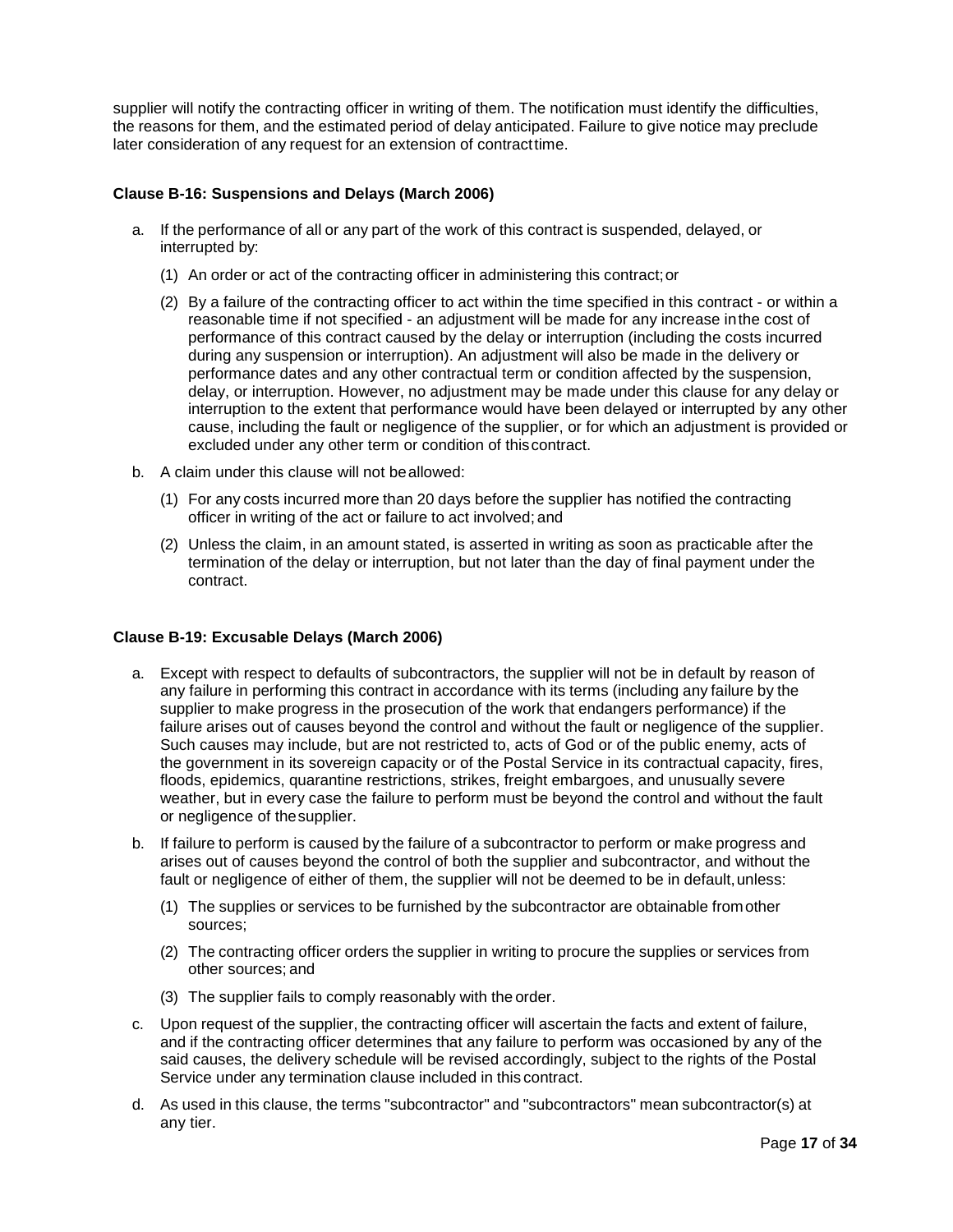# <span id="page-17-0"></span>**Clause B-22: Interest (March 2006)**

The Postal Service will pay interest on late payments and unearned prompt payment discounts in accordance with the Prompt Payment Act, 31 U.S.C. 3901 et seq., as amended by the Prompt Payment Act Amendments of 1988, P.L. 100-496.

### <span id="page-17-1"></span>**Clause B-26: Protection of Postal Service Buildings, Equipment, and Vegetation (March 2006)**

The supplier must use reasonable care to avoid damaging buildings, equipment, and vegetation (such as trees, shrubs, and grass) on the Postal Service installation. If the supplier fails to do so and damages any buildings, equipment, or vegetation, the supplier must replace or repair the damage at no expense to the Postal Service, as directed by the contracting officer. If the supplier fails or refuses to make repair or replacement, the supplier will be liable for the cost of repair or replacement, which may be deducted from the contract price.

# <span id="page-17-2"></span>**Clause B-30: Permits and Responsibilities (March 2006)**

The supplier is responsible, without additional expense to the Postal Service, for obtaining any necessary licenses and permits, and for complying with any applicable federal, state, and municipal laws, codes, and regulations in connection with the performance of the contract. The supplier is responsible for all damage to persons or property, including environmental damage that occurs as a result of its omission(s) or negligence. The supplier must take proper safety and health precautions to protect the work, the workers, the public, the environment, and the property of others.

# <span id="page-17-3"></span>**[Clause B-39: Indemnification \(March 2006\)](http://blue.usps.gov/policy/clauses/clauses.htm)**

The supplier must save harmless and indemnify the Postal Service and its officers, agents, representatives, and employees from all claims, losses, damage, actions, causes of action, expenses, and/or liability resulting from, brought for, or on account of any personal injury or property damage received or sustained by any person, persons or property growing out of, occurring, or attributable to any work performed under or related to this contract, resulting in whole or in part from negligent acts or omissions of the supplier, any subcontractor, or any employee, agent, or representative of the supplier or any subcontractor.

# <span id="page-17-4"></span>**Clause B-64: Accountability of the Supplier (Highway) (March 2006)**

- a. The supplier must supervise its operations and the operations of its subcontractors which provide services under this contract personally or through representatives. The supplier or its supervising representatives must be easily accessible in the event of emergencies or interruptions in service.
- b. In all cases, the supplier will be strictly liable to the Postal Service for the Postal Service's actual damages if mail is subject to loss, rifling, damage, wrong delivery, depredation, and other mistreatment while in the custody and control of the supplier or its subcontractors. The supplier will also be accountable and answerable in damages for the faithful performance of all other obligations assumed under this contract, whether or not it has entrusted part or all of its performance to another, except
	- (1) The supplier is not liable for its failure to perform if the failure arises out of circumstances beyond its control, and without its fault or negligence,and
	- (2) The supplier is not liable for a failure of its subcontractors to perform if the subcontractor's failure arises out of circumstances beyond the supplier or the subcontractor's control, and without the fault or negligence ofeither.
- c. The supplier must faithfully account for and deliver to the Postal Serviceall
	- (1) Mail,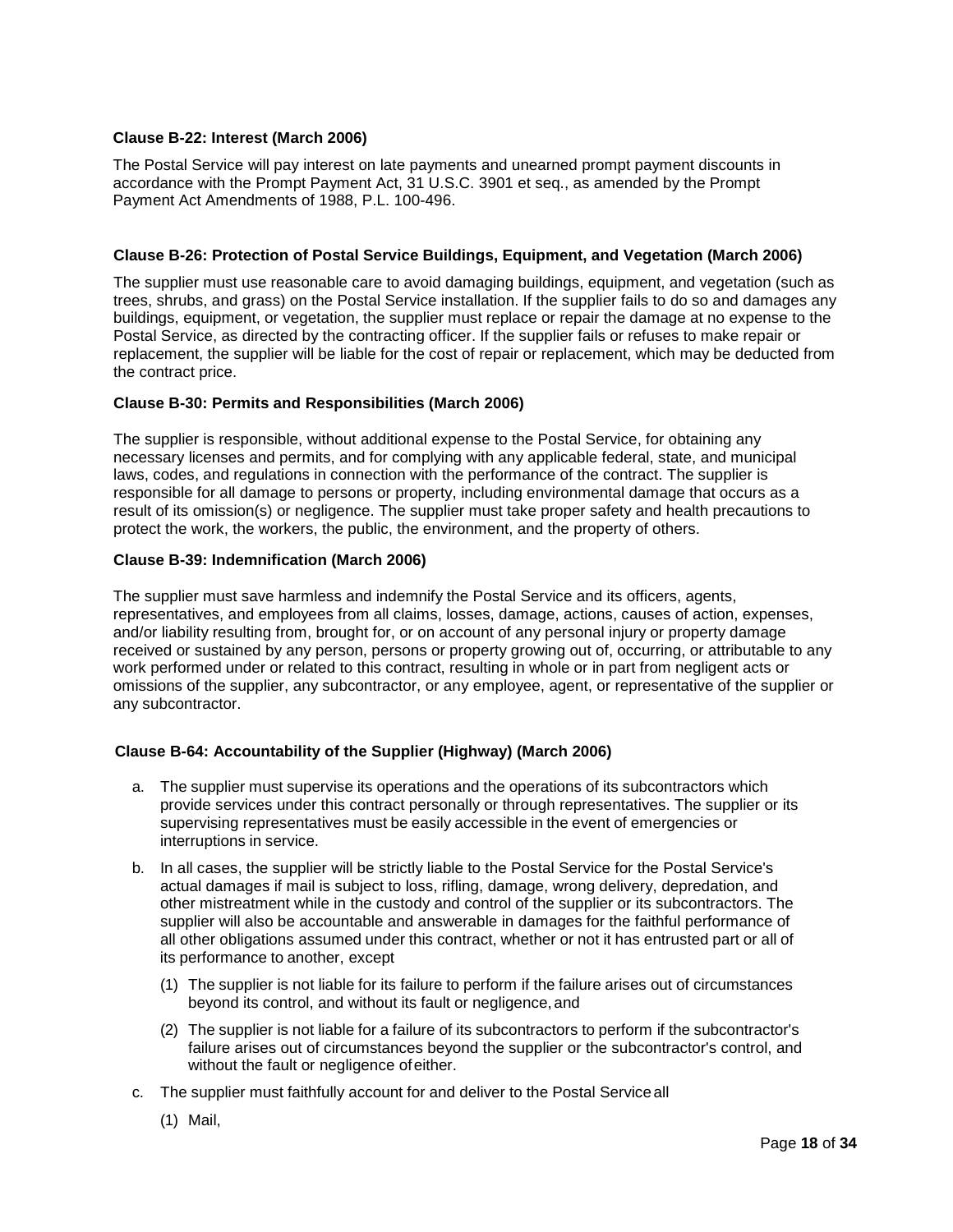- (2) Moneys, and
- (3) Other property of any kind belonging to or entrusted to the care of the Postal Service,that come into its possession during the term of this contract.
- d. The supplier must, promptly upon discovery, refund (i) any overpayment made by the Postal Service for service performed, or (ii) any payment for service notrendered.

## <span id="page-18-0"></span>**Clause B-65: Adjustments to Compensation (Surface Transportation) (June 2020)**

Contract compensation may be adjusted, from time to time, by mutual agreement of the supplier and the contracting officer.

- a. Any such adjustments shall be made in accordance with the provisions of this clause and any U.S. Postal Service Management Instruction governing adjustments in effect on the dateof adjustment.
- b. In connection with an adjustment, the contracting officer may examine such records and books of account maintained by the supplier as the contracting officer may deem necessary.
- c. Adjustments in compensation pursuant to this clause shall be memorialized by formal amendment to the contract.
- d. Should the Postal Service introduce procedures which affect the supplier's obligations with respect to the costs or taxes, the contract price will be adjusted with respect to those costs, pro rata, without entitlement to other compensation for those adjustments, subject to the resolution of any dispute about the adjustments under the Clause B-9: Claims andDisputes.

#### <span id="page-18-1"></span>**Clause B-67: Changes (Transportation) (June 2020)**

- *a. Service Changes:*
	- (1) *Minor Service Changes*  The contracting officer may, at any time, without consultingthe supplier, issue orders directing an extension, curtailment, change in line of travel, revisions of route, or increase or decrease in frequency of service or number of trips and

fixing an adjustment in the supplier's compensation which increases or decreases the supplier's rate of pay by no more than \$5,000 for Transportation Contracts and no more than \$2,500 for Contract Delivery Service Contracts. If the supplier believes the increase or decrease in contract price ordered by the Contracting Officer is not accurate, it may request an adjustment in compensation. The supplier will proceed diligently in accordance with minor service changes ordered unilaterally by the contracting officer.

Disputes concerning such orders will be resolved pursuant to Clause B-9: Claims and Disputes.

- (2) *Other Service Changes*  Service changes other than minor service changes, including increases or decreases in compensation, and period of performance extensions for up to one year, may be made by mutual agreement of the contracting officer and the supplier. Such changes shall be memorialized by formal amendment to the contract. Upon execution of the bilateral amendment to the contract, the supplier waives all rights to further claims relating to the facts and events that give rise to the servicechange.
- *b. Extra Trips:*

An extra trip is an additional trip of service operated on an infrequent time basis from the contract point of origin. Extra trips shall be negotiated in advance of the performance when the contracting officer deems it appropriate. However, the contracting officer may order the supplier to perform such extra service at the contract rate. If no rate of pay for extra trips has been negotiated in advance, the supplier will nonetheless perform such extra trips as are ordered by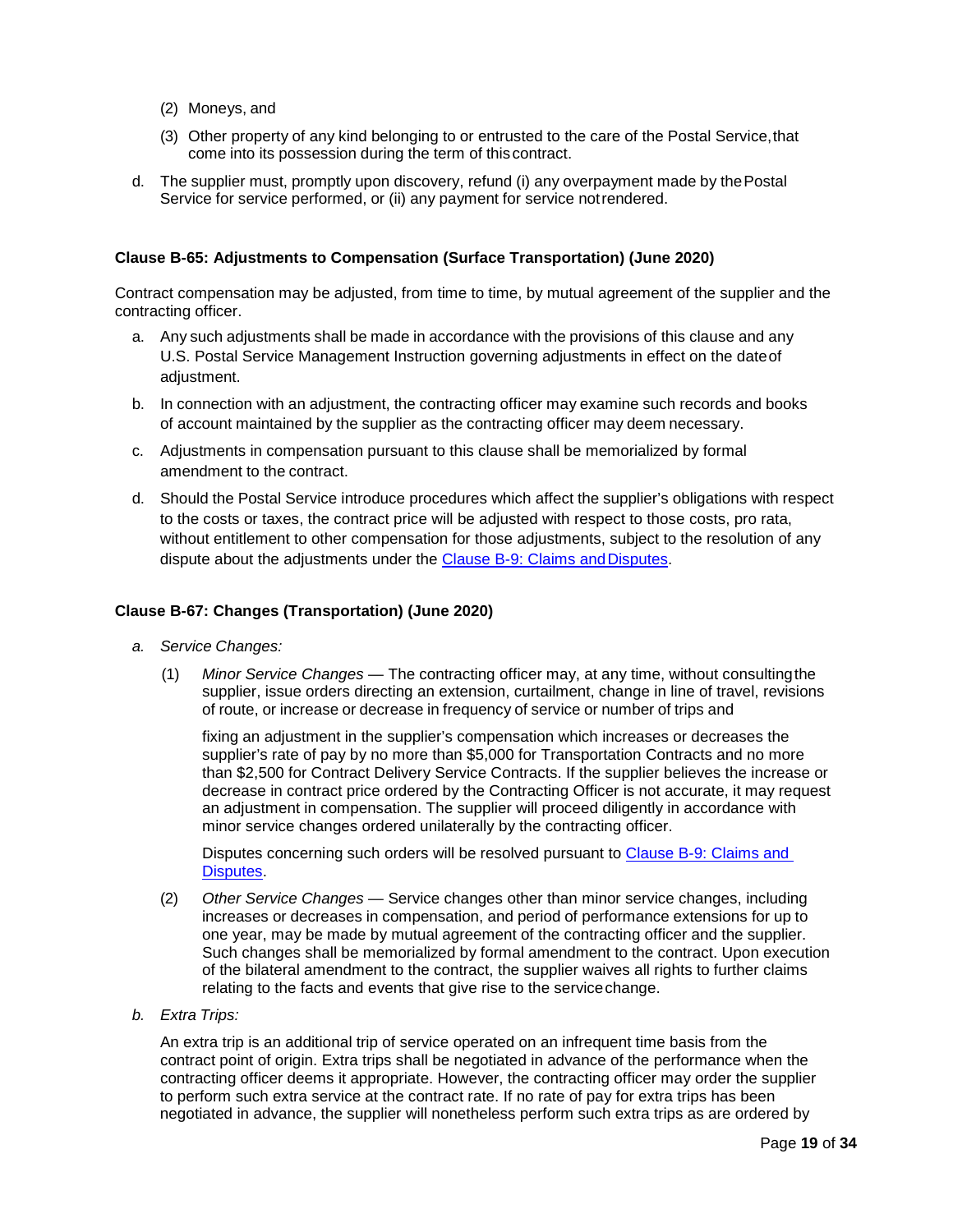the contracting officer and may, on an after-the-fact basis, request a lump sum reimbursement for the difference between costs incurred as a direct result of performing such extra trips and pro rata payment for such trips, provided that such claims costs are adequately supported by documentary evidence furnished to the contracting officer. Claims for compensation above pro rata pay for extra trips must be filed in writing with the contracting officer, accompanied by full supporting documentation of costs, no later than 90 days after the performance of such extra trips. When the contracting officer has ordered several extra trips under a single order, the 90 day period begins on the date of performance of the last trip performed under such order. Failure to agree to such compensation above pro rata pay will be resolved under the claims and disputes clause.

- *c. Detours –* When the regular line of travel of a contract route is impassable and the supplier performs full service over another and longer line of travel, the supplier's compensation will be equitably increased for such service; provided, however, thatsuch increase;
	- (1) Comprises at least \$1.00 (one dollar) in a Postal Accounting Period,and
	- (2) Does not exceed an amount determined by multiplying the additional miles actually traveled by the rate per mile that applies to the trip on which the detour was made, determined by dividing the regular compensation for the trip by the regular number of miles.

*Note:* No payments will be made with respect to any detour not reported to the contracting officer or the contracting officer's designee within 90 days after the detoured service is performed.

# <span id="page-19-0"></span>**Clause B-68: Changes in Corporate Ownership or Officers (March 2006)**

- a. This clause applies only if the supplier is a corporation and it holds no other regular highwaytransportation contracts or the aggregate annual rate dollar value of any regular highway transportation contracts it holds is less than\$150,000.
- b. A principal owner is any individual, partnership, corporation, or other entity which holds 25 percent or more of the supplier's stock. Corporate officers are the President, Vice President, and Secretary.
- c. The supplier will furnish the contracting officer, in writing, the names of its principal owners and its corporate officers before contract award, renewal ornovation.
- d. Except in the case of death or incapacity of one or more of the principal owners or corporate officers, the supplier must notify the contracting officer in writing not less than 30 days prior to any planned change in the principal owners or corporateofficers.
- e. In the event of death or incapacity of one or more of the principal owners or corporate officers, the supplier must notify the contracting officer in writing within 30days.

### <span id="page-19-1"></span>**Clause B-69: Events of Default (June 2020)**

The supplier's right to perform this contract is subject to termination under the clause entitled Termination for Default. The following constitute events of default, and this contract may be terminated pursuant to that Clause.

- a. The supplier's failure to perform service according to the terms of thecontract;
- b. If the supplier has been administratively determined to have violated Postal laws and regulations and other laws related to the performance of theservice;
- c. Failure to follow the instructions of the contractingofficer;
- d. If the supplier transfers or assigns his contract, except as authorized herein, or sublets the whole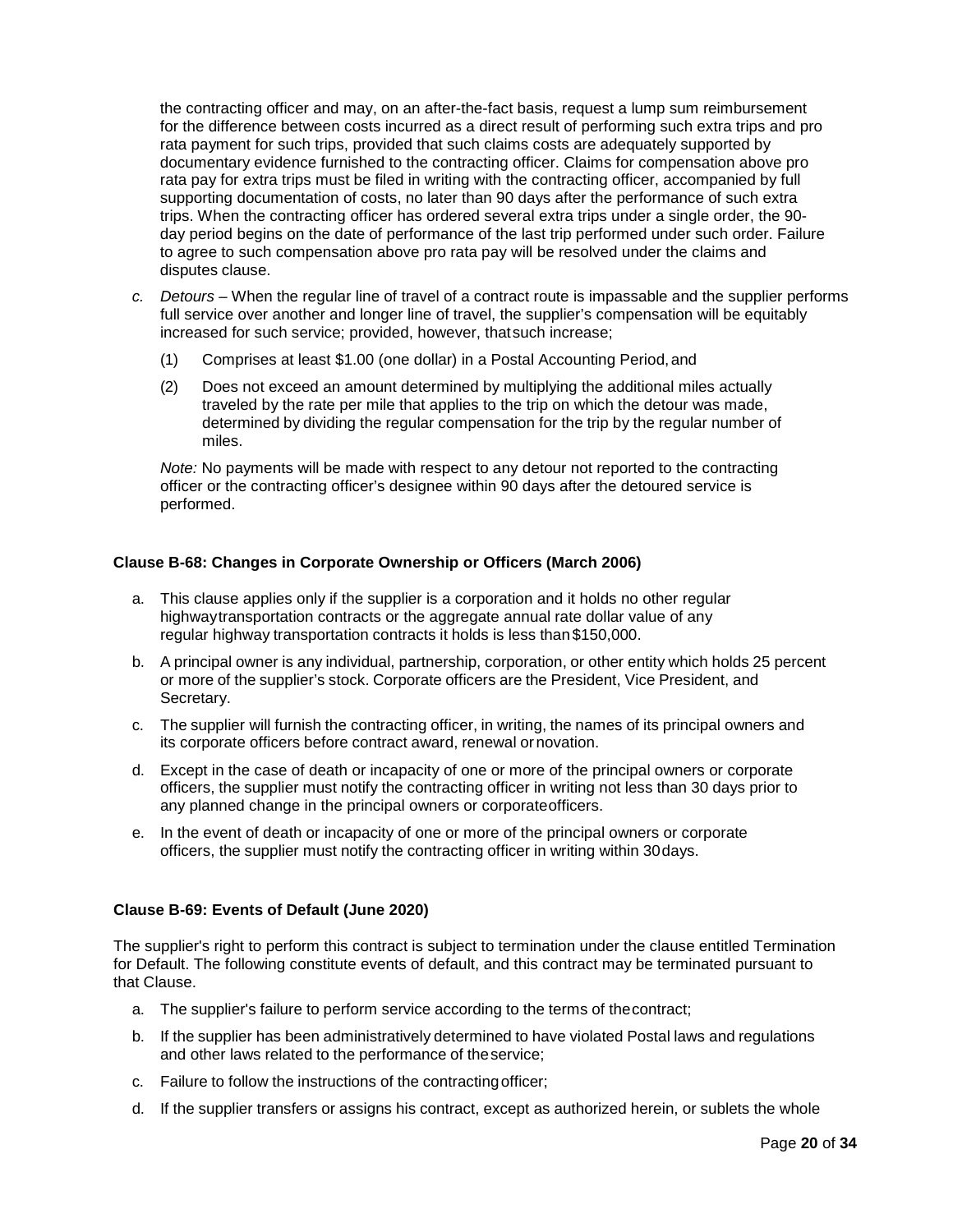or a portion of this contract contrary to the applicable provisions of the U.S. Postal Service Supplying Principles and Practices or without any required approval of the contractingofficer;

- e. If the supplier combines to prevent others from proposing for the performanceof Postal Service contracts;
- f. The supplier's failure to properly account, deliver and pay over moneys, mail and other property pursuant to this contract;
- g. If the supplier or a partner, if the supplier is a partnership, or a principal owner or corporate officer, if the supplier is acorporation,
	- (1) has been or is, during the term of the contract, convicted of a crime of moral turpitude affecting his or her reliability or trustworthiness as a mail transportation supplier, such as any form of theft, fraud, embezzlement or assault, or
	- (2) associates with known criminals,or
	- (3) otherwise is not reliable, trustworthy or of goodcharacter
- h. Any breach by the supplier or subcontractor of any warranty contained in thiscontract.
- i. If the supplier allows any employed individual to operate a vehicle in connection with this contract who has a record indicating that it would be hazardous for that individual to doso;
- j. If the supplier's transportation equipment is insufficient, inadequate, or otherwise inappropriate for the service;
- k. If the supplier employs any individual in connection with the contract contrary to the instructions of the contracting officer;

- l. If at any time the supplier, its principal owners, corporate officers or personnel are disqualifiedby law or regulation from performing services under this contract, and upon notice thereof, the supplier fails to remove any suchdisqualification;
- m. If the supplier fails to establish and maintain continuously in effect insurance as required by this contract, or fails to provide proof of insurance prior to commencement of service and thereafter as required by the contracting officer;
- n. If the supplier fails to provide any notification of a change in principal owners or corporate officers which this contract may require;or
- o. If the supplier materially breaches any other requirement or clause of this contract;
- p. When a supplier has multiple contracts with the Postal Service, a material breach under one contract may be grounds for termination of the supplier's remaining contracts, if the contracting officer determines that termination is in the best interests of thePostal Service.

### <span id="page-20-0"></span>**Clause B-74: Payment (Surface Transportation) (June 2020)**

- a. Scheduled Payments The Accounting Service Center (ASC) will pay the supplier automatically at the conclusion of each Postal Accounting Period for which payment is due. Since the fixed price should be expressed as an annual rate, payment will be computed by dividing the annual rate stated in this contract by 365 (or 366 for a leap year) and multiplying that result by the number of days in that month. If this contract ends before the end of the month, payment will be based on the number of days within that period during which the contract was in force. The leap year calculation begins on July 1 of the year before the leap year.
- b. Payment for Extra Service. Compensation will be based upon the unit rate, multiplied by the actual number of units performed.
- c. Deductions may be made from payments otherwise due the supplier under this contract or any other contracts held by the supplier, for any amounts for which the supplier is liable as damages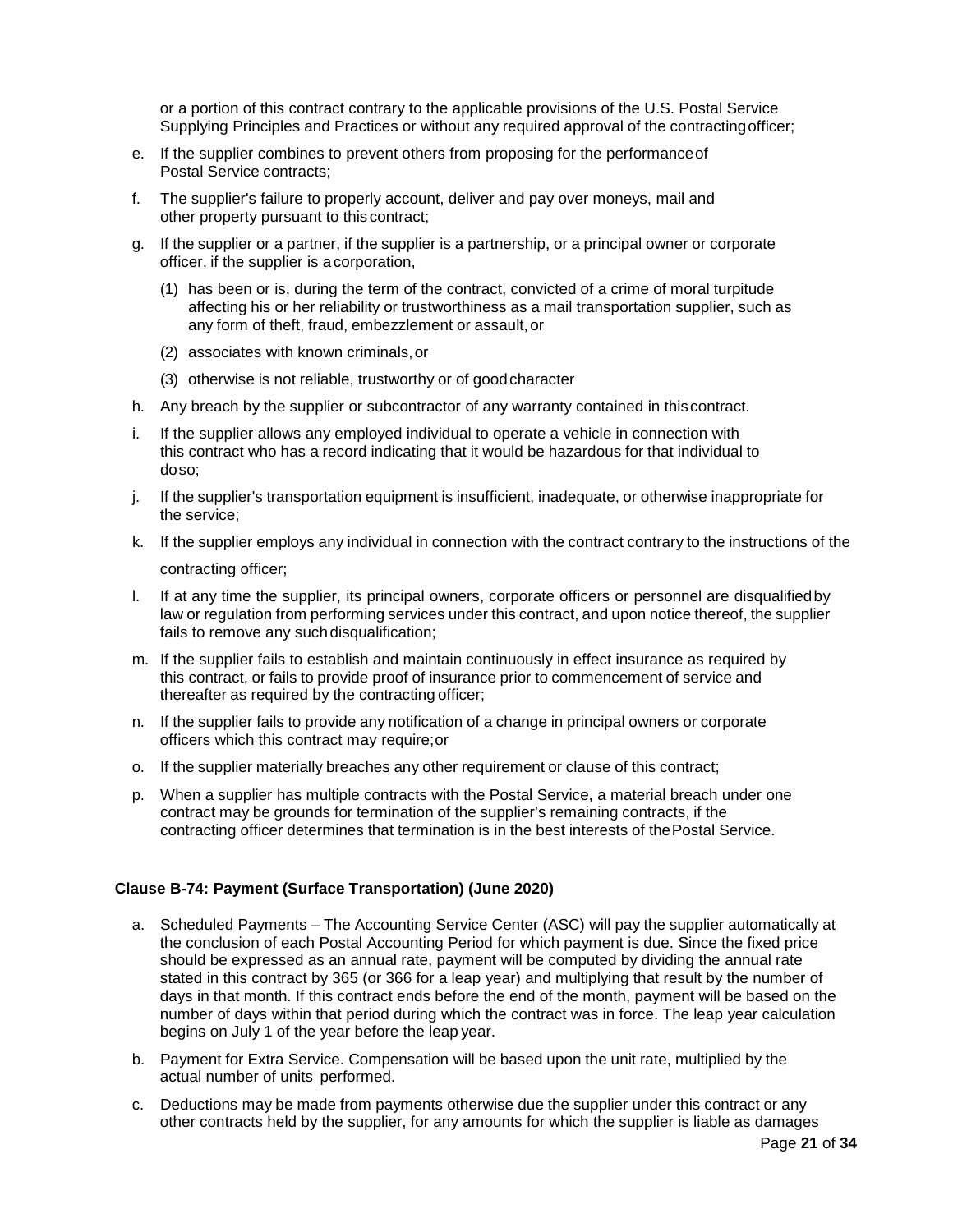or otherwise.

# <span id="page-21-0"></span>**Clause B-77: Protection of the Mail (March 2006)**

The supplier must protect and safeguard the mail from loss, theft, or damage while it is in the supplier's custody or control and prevent unauthorized persons from having access to the mail.

## <span id="page-21-1"></span>**Clause B-78: Renewal (Surface Transportation) (October 2019)**

In accordance with 39 U.S.C. §5005, this contract may be renewed by mutual agreement of the parties. If the Postal Service desires to renew a surface transportation contract, the Postal Service will notify the supplier prior to the expiration of the current contract and request a renewal proposal, which will be subject to bilateral negotiation. A renewal contract is considered a new contract award, not an option exercise or extension of the current contract. The Postal Service reserves the right to decide not to enter into a renewed contract with the supplier.

### <span id="page-21-2"></span>**Clause B-79: Forfeiture of Compensation (March 2006)**

If the supplier fails to perform a trip for any reason, the supplier will forfeit the compensation otherwise due for that trip. If the supplier fails to perform a trip, and such failure is due to the fault or negligence of the supplier or of its subcontractors, the supplier will be liable for all damages actually suffered by the Postal Service by reason of such failure.

# <span id="page-21-3"></span>**Clause B-81: Information or Access by Third Parties (May 2006)**

The Postal Service retains exclusive authority to release any or all information about mail matter in the custody of the supplier and to permit access to that mail in the custody of the supplier. All requests by non-postal individuals (including employees of the supplier) for information about mail matter in the custody of the supplier or for access to mail in the custody of the supplier must be referred to the contracting officer or his or her designee.

### <span id="page-21-4"></span>**Clause B-82: Access by Officials (March 2006)**

The supplier will deny access to the cargo compartment of a vehicle containing mail therein to Federal, state or local officials except at a postal facility and in the presence of a postal employee, unless to prevent damage to the vehicle or its contents.

# <span id="page-21-5"></span>**Clause B-84: Contract Type (Surface Transportation) (June 2020)**

This is a Fixed Price contract with Economic Price Adjustment. Adjustments will be made in accordance with the contract and Postal Service Management Instruction PM-4.4.1-2005-1 which can be found [http://about.usps.com/management-instructions/p441051.pdf.](http://about.usps.com/management-instructions/p441051.pdf) Any reference to the Purchasing Manual within the Management Instruction is hereby replaced with the Supplying Principles and Practices.

### <span id="page-21-6"></span>**Clause B-85: Administrative Official (Surface Transportation) (June 2020)**

The administrative office is a Postal Service Official designated by the manager, Distribution Networks (for transportation routes) or the District manager (for CDS routes) to monitor and administer the performance of mail transportation and related services by suppliers. If the administrative official is designated to be a "rolling administrative official" the administrative official will be the office that orders the service.

Administrative officials are not authorized to award, agree to, amend, terminate, or otherwise change the provisions of the contract. Administrative officials are responsible for ensuring supplier compliance with the operational requirements of highway contract routes and administering functions related to performance of that service. Specifically, administrative officials are responsible for the following:

a. Monitoring the supplier's operations daily to ensure contract compliance, including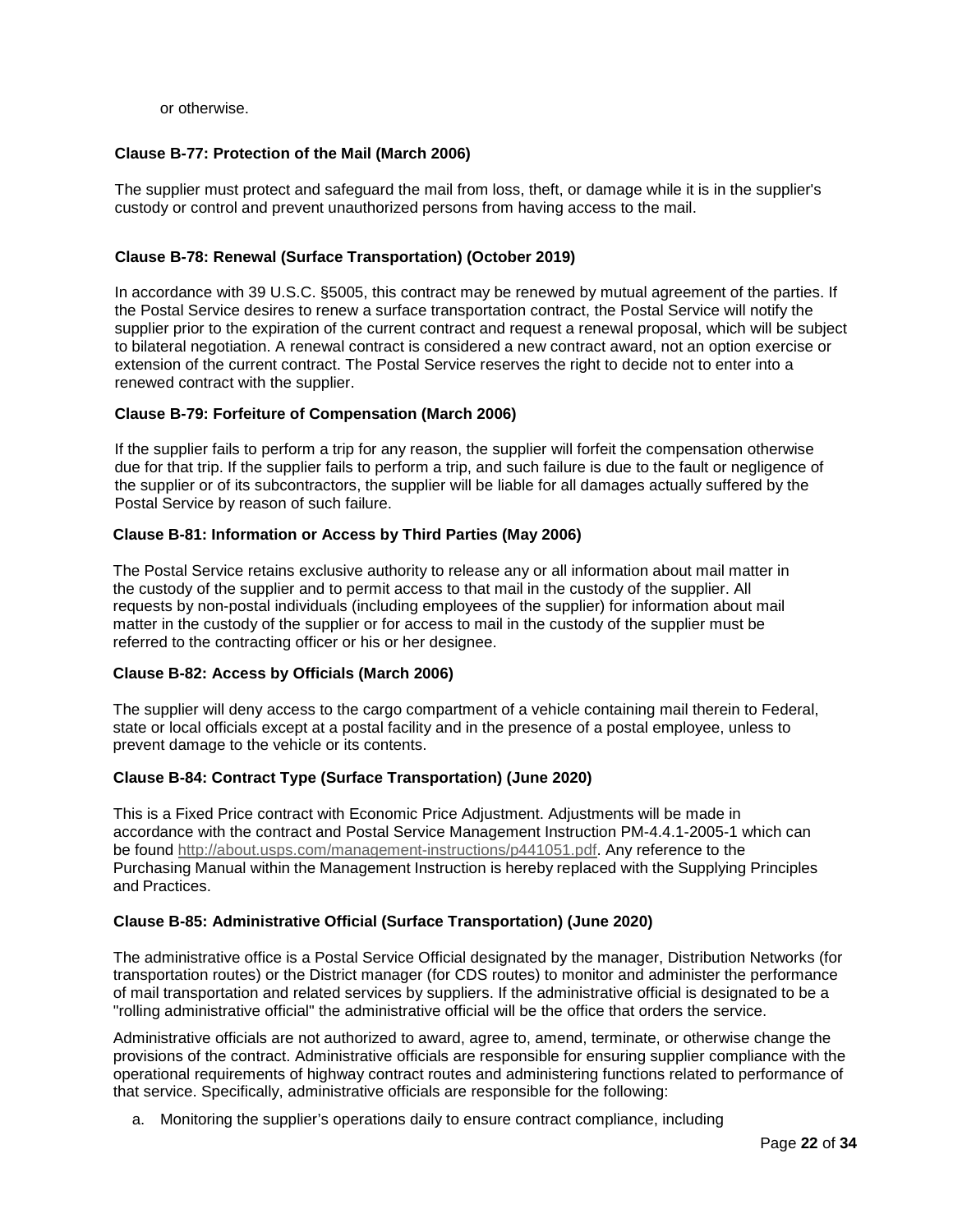necessary recordkeeping.

- b. Investigating irregularities and complaints regarding service on the route and taking corrective action.
- c. Reporting to the contracting officer any full or partial trips not performed, including the miles of service omitted and the reason for omission.
- d. Recommending establishment, discontinuance, or modifications to existingroutes.

## <span id="page-22-0"></span>**Clause B-86: Electronic Communication and Interactivity (Surface Transportation) (June 2020)**

The Postal Service will be utilizing web-based systems that will require supplier interactivity. Suppliers must maintain email accounts, check messages regularly, and respond to email messages from the Postal Service. Suppliers must notify the Postal service of any changes to email addresses. Additionally, suppliers must have access to the internet. Any notices sent to the email address on file for the supplier will be effective on the day they are emailed.

# <span id="page-22-1"></span>**Clause B-87: Price Adjustment — Fuel (Surface Transportation) (June 2020)**

This contract will be administered under the automated fuel index program. Regardless of actual changes in the cost of fuel during the performance period of this contract, price adjustments attributable to such changes shall be made only as provided by this clause. The adjustment formula for this clause has two elements that will be used to determine the adjusted contract price: (1) the Department of Energy's Petroleum Acquisition Defense District price per gallon for the region in which the contract originates (the "DOE ppg") and (2) the agreed upon number of annual gallons at the time of the adjustment (the "agreed upon number of gallons'). For the purposes of this clause, the contract's annual rate includes an indexed fuel price component, which consists of a price per gallon multiplied by the agreed upon number of gallons. Beginning with the first full calendar month of performance, the indexed fuel price component shall be calculated by multiplying the prior calendar month's DOE ppg by the agreed upon number of gallons, which will cause the contract's annual rate to increase, decrease, or remain the same from month-to-month.

### <span id="page-22-2"></span>**Clause B-88: Safety Rating (Federal Motor Carrier Safety Administration) (Surface Transportation) (June 2020)**

If the supplier is notified by the Federal Motor Carrier Safety Administration (FMCSA) that there is a proposed safety rating or determination of a rating of "unsatisfactory" of the supplier (as described in 49 CFR § 385.11), the supplier must notify the contracting officer within five business days of receipt of its receipt of notice from the FMSCA. Should the supplier fail to do so, the contracting officer may terminate any and all of the supplier's contracts for default. In addition, the contracting officer may terminate any and all of the supplier's contracts for default based upon a proposed safety rating or determination of a rating of "unsatisfactory" of the supplier (as described in 49 CFR§ 385.11) by the FMCSA.

### <span id="page-22-3"></span>**Clause B-89: Subcontracting (Surface Transportation) (June 2020)**

The supplier must obtain approval from the contracting officer before subcontracting any work awarded under this contract.

## <span id="page-22-4"></span>**Clause B-90: Use of Postal Facilities (Surface Transportation) (June 2020)**

Parking for contract vehicles and trailers at postal facilities and other used of postal facilities (unless otherwise specified within this contract) may or may not be allowed at the discretion of each facility manager. The supplier is responsible for all associated costs and to have the vehicle properly secured at all times. The supplier must have adequate contingency plans in place should the use of postal facilities be terminated or limited. In no event will the Postal Service be held liable for, or incur any additional cost associated with, such use or the termination of such use during the contract term.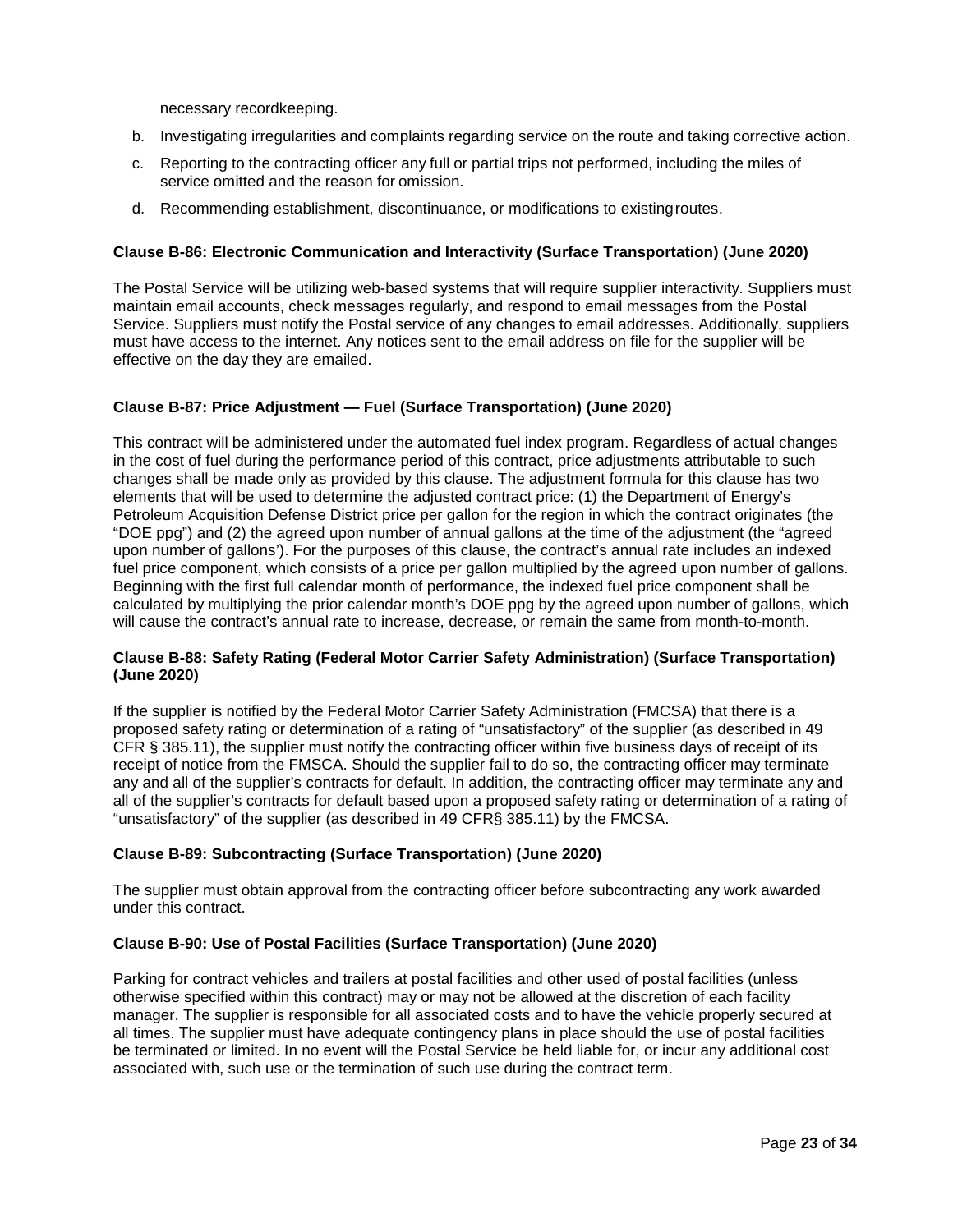# <span id="page-23-0"></span>**Clause 1-1: Privacy Protection (October 2014)**

In addition to other provisions of this contract, the supplier agrees to the following:

- a. *Privacy Act*  If the supplier operates a system of records on behalf of the Postal Service, the Privacy Act (5 U.S.C. 522a), the Postal Service regulations at 39 CFR Parts 266–267, and Handbook AS-353, *Guide to Privacy, the Freedom of Information Act*, and Records Management andAppendix, apply to those records. The supplier is considered to operate a system of records if it maintains records (including collecting, using, revising, deleting, or disseminating records) from which information is retrieved by the name of an individual or by some number, symbol, or other identifier assigned to the individual. The supplier must comply with the Act and the Postal Service regulations and Handbook AS-353 in designing, developing, managing, and operating the system of records, including ensuring that records are current and accurate for their intended use, and incorporating adequate safeguards to prevent misuse or improper disclosure of personal information. Violations of the Act may subject the violator to criminalpenalties.
- b. Information Pertaining to Individuals ("Personal Information") If the supplier has access to Postal Service information pertaining to individuals (e.g. customer or employee information), including address information, whether collected online or offline by the Postal Service or by a supplier acting on its behalf, the supplier must comply with the following:
	- (1) General With regard to the Postal Service customer information to which it hasaccess pursuant to this contract, the supplier has that access as an agent of the Postal Service and must adhere to its official Privacy Policy at [http://usps.com/privacypolicy.](http://usps.com/privacypolicy)
	- (2) Use, Ownership, and Nondisclosure The supplier may use Postal Service Personal Information solely for the purposes of this contract and may not collect or use such information for non-Postal Service marketing, promotion, or any other purpose without the prior written approval of the contracting officer. The supplier may not maintain, access, or store (including archival back-ups) any Personal Information data outside the United States. The supplier must restrict access to such information to those employees who need the information to perform work under this contract and must ensure that each such employee (including subcontractors' employees) sign a nondisclosure agreement, in a form suitable to the contracting officer, prior to being granted access to the information. The Postal Service retains sole ownership and rights to its Personal Information. Unless the contract states otherwise, upon completion of the contract, the supplier must turn over all Postal Service Personal Information and any copies of the information, in any form the Personal Information or copies may exist, in its possession to the Postal Service. In addition, the supplier must certify that no Postal Service Personal Information and, if applicable, copies, have been retained unless otherwise authorized in writing by the contracting officer. If so required elsewhere in this contract, the information or copies must be destroyed by the supplier and the supplier must certify to the contracting officer that such destruction has taken place.
	- (3) Security Plan When applicable, and unless waived in writing by the contracting officer, the supplier must work with the Postal Service to develop and implement a security plan that addresses the protection of Personal Information. The plan will be incorporated into the contract and followed by the supplier, and must, at a minimum, address notification to the Postal Service of any security breach. If the contract does not include a security plan at the time of contract award, it must be added within 60 days after contract award.
	- (4) Breach Notification If there is any actual or suspected breach of any nature in the security of Postal Service data, including Personal Information, the supplier must notify the contracting officer and the Postal Service's Chief Privacy Officer as soon as practicable but no later than 24 hours following the detection of a suspected or confirmed breach. The supplier will be required to follow Postal Service policies regarding breach notification to customers and/or employees.
	- (5) Legal Demands for Information If a legal demand is made for Postal Service Personal Information (such as by subpoena), the supplier must immediately notify the contracting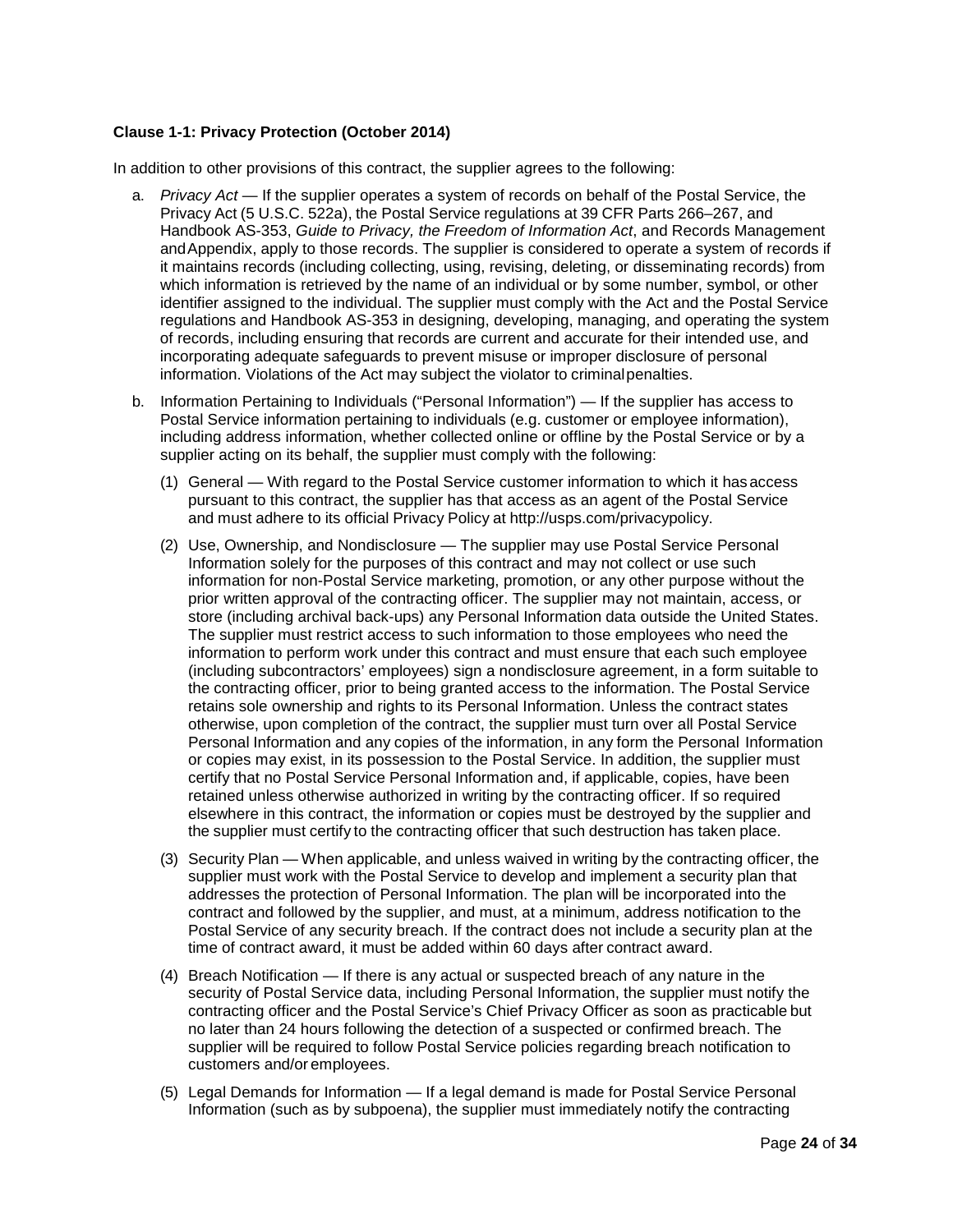officer and follow the applicable requirements in 39 CFR, sections 265.11 and 265.12. After notification, the Postal Service will determine whether and to what extent to comply with the legal demand. Should the Postal Service agree to or unsuccessfully resist a legal demand, the supplier may, with the written permission of the contracting officer, release the information specifically demanded.

- c. *Online Assistance*  If the supplier assists in the design, development, or operation of a Postal Service customer Web site, or if it designs or places an ad banner, button, or link on a Postal Service Web site or anyWeb site on the Postal Service's behalf, the supplier must comply with the limitations set forth in the Official Postal Service Privacy Policy (see b.1, above). Exceptions to these limitations require the prior written approval of the contracting officer and the Postal Service's Chief Privacy Officer.
- d. *Marketing E-Mail*  If the supplier assists the Postal Service in conducting a marketing e-mail campaign, the supplier does so as an agent of the Postal Service and must adhere to the Postal Service policies set out in Postal Service Management Instruction AS-350-2004-4, *Marketing Email*. Suppliers wishing to conduct marketing email campaigns to postal employees must first obtain the prior written approval of the contracting officer.
- e. *Audits*  The Postal Service may audit the supplier's compliance with the requirements of this clause, including through the use of online compliance software.
- f. *Indemnification* The supplier will indemnify the Postal Service against all liability (including costs and fees) for damages arising out of violations of this clause.
- g. *Flow-down* The supplier will flow this clause down to any and allsubcontractors.

#### <span id="page-24-0"></span>**Clause 1-7: Organizational Conflicts of Interest (March 2006)**

- a. Warranty Against Existing Conflicts of Interest. The supplier warrants and represents that, to the best of its knowledge and belief, it does not presently have organizational conflicts of interest that would diminish its capacity to provide impartial, technically sound, objective research assistance or advice, or would result in a biased work product, or might result in an unfair competitive advantage, except for advantages flowing from the normal benefits of performing thisagreement.
- b. Restrictions on Contracting. The supplier agrees that during the term of this agreement, any extensions thereto, and for a period of 2 years thereafter, neither the supplier nor its affiliates will perform any of the following:
	- (1) Compete for any Postal Service contract for production of any product for which thesupplier prepared any work statement or specifications or conducted any studies or performed any task under this agreement.
	- (2) Contract (as the provider of a component or the provider of research or consulting services) with any offeror competing for any Postal Service contract for production of any product for which the supplier prepared any work statements or specifications or conducted any studies or performed any task under thisagreement.
	- (3) Contract (as the provider of a component or the provider of research or consulting services) with the offeror which wins award of a Postal Service contract for production of any product for which the supplier prepared any work statement or specifications or conducted any studies or performed any task under this agreement.
- c. Possible Future Conflicts of Interest. The supplier agrees that, if after award of this agreement, it discovers any organizational conflict of interest that would diminish its capacity to provide impartial, technically sound, objective research assistance or advice, or would result in a biased work product, or might result in an unfair competitive advantage, except advantages flowing from the normal benefits of performing this agreement, the supplier will make an immediate and full disclosure in writing to the contracting officer, including a description of the action the supplier has taken or proposes to take to avoid, eliminate, or neutralize this conflict ofinterest.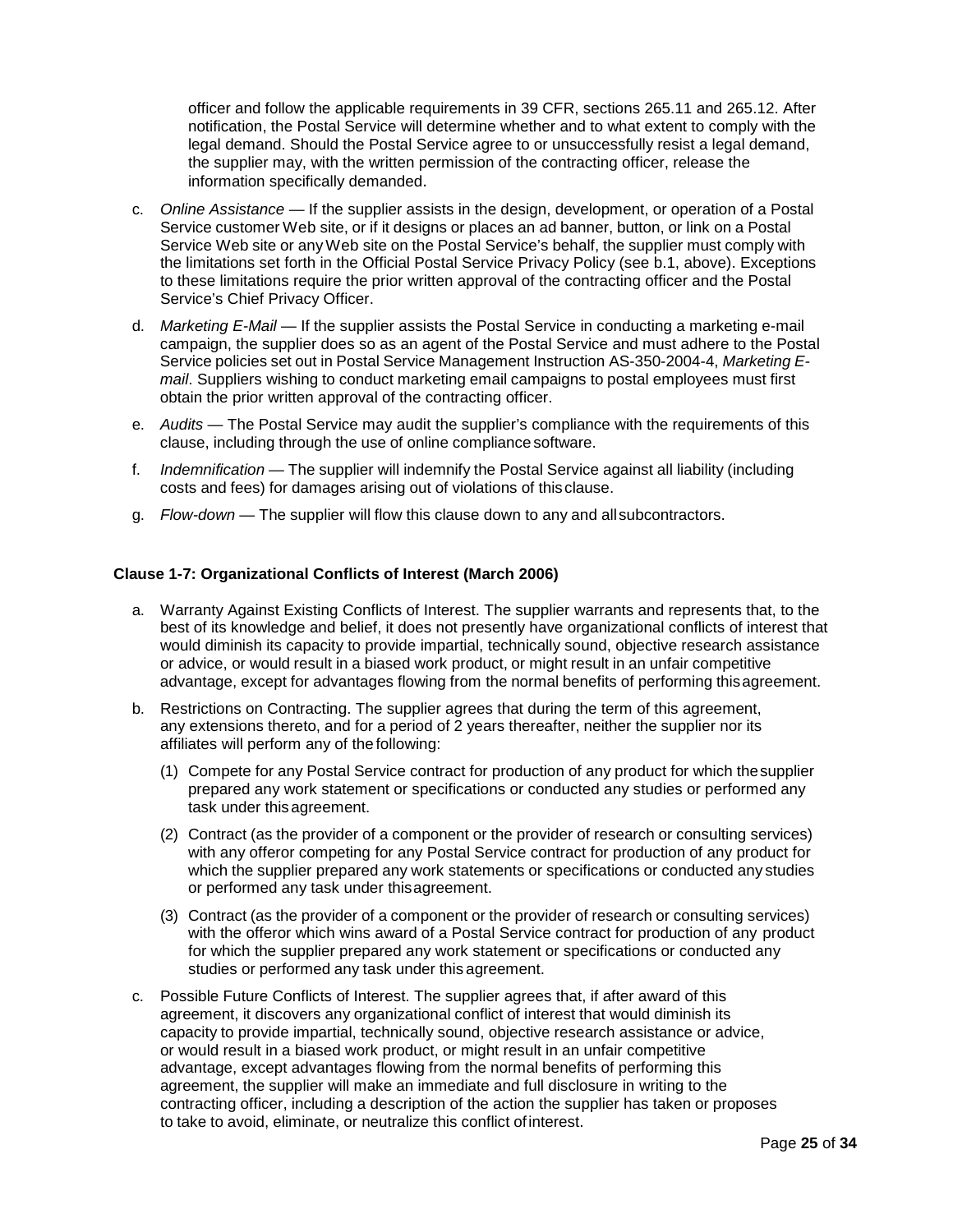- d. Nondisclosure of Confidential Material
	- (1) The supplier recognizes that, in performing this agreement, it may receive confidential information. To the extent that and for as long as the information is confidential, the supplier agrees to take the steps necessary to prevent its disclosure to any third party without the prior written consent of the contracting officer.
	- (2) The supplier agrees to indoctrinate its personnel who will have access to confidential information as to the confidential nature of the information, and the relationship under which the supplier has possession of this information.
	- (3) The supplier agrees to limit access to the confidential information obtained, generated, or derived, and to limit participation in the performance of orders under this agreement to those

employees whose services are necessary for performing them.

e. Postal Service Remedy. If the supplier breaches or violates any of the warranties, covenants, restrictions, disclosures or nondisclosures set forth under this clause, the Postal Service may terminate this agreement, in addition to any other remedy it may have for damages or injunctive relief.

# <span id="page-25-0"></span>**Clause 1-11: Prohibition Against Contracting With Former Officers or PCES Executives (March 2006)**

During the performance of this contract, former Postal officers or Postal Career Executive Service (PCES) executives are prohibited from employment by the contractor as key personnel, experts or consultants, if such individuals, within 1 year after their retirement from the Postal Service, would be performing substantially the same duties as they performed during their career with the Postal Service.

### <span id="page-25-1"></span>**Clause 1-12: Use of Former Postal Service Employees (March 2006)**

During the term of this contract, the supplier must identify any former Postal Service employees it proposes to be engaged, directly or indirectly, in contract performance. Such individuals may not commence performance without the contracting officer's prior approval. If the contracting officer does not provide such approval, the supplier must replace the proposed individual former employee with another individual equally qualified to provide the services called for in the contract.

### <span id="page-25-2"></span>**Clause 2-19: Option to Extend (Short Term) (October 2019)**

The Postal Service may require the supplier to extend and continue in performance at the same delivery/performance rate and at the unit prices specified in the schedule. The contracting officer may exercise this option by giving the supplier advance written notice of the requirement to continue performance at least 30 days prior to the expiration of the contract term. This option may be exercised more than once, but the duration of each extension shall not exceed 90 days and the sum of all extensions made pursuant to this clause shall not in the aggregate exceed 6 months.

#### <span id="page-25-3"></span>**Clause 3-1: Small, Minority, and Woman-Owned Business Subcontracting Requirements (February 2018)**

a. All suppliers, except small businesses, must have an approved subcontracting plan for contracts estimated or valued at \$1 million or more at time of award. A subcontracting plan is also required when contracts awarded at less than \$1 million reach or exceed the \$1 million threshold during contract performance. The plan must be specific to this contract, and separately address subcontracting with small-, minority-, and woman-owned businesses. A plan approved by thePostal Service must be included in and made a part of the contract. A subcontract is defined as any agreement (other than one involving an employer-employee relationship) entered into by a Postal Service supplier or subcontractor calling for goods or services required for performance of the contract or subcontract.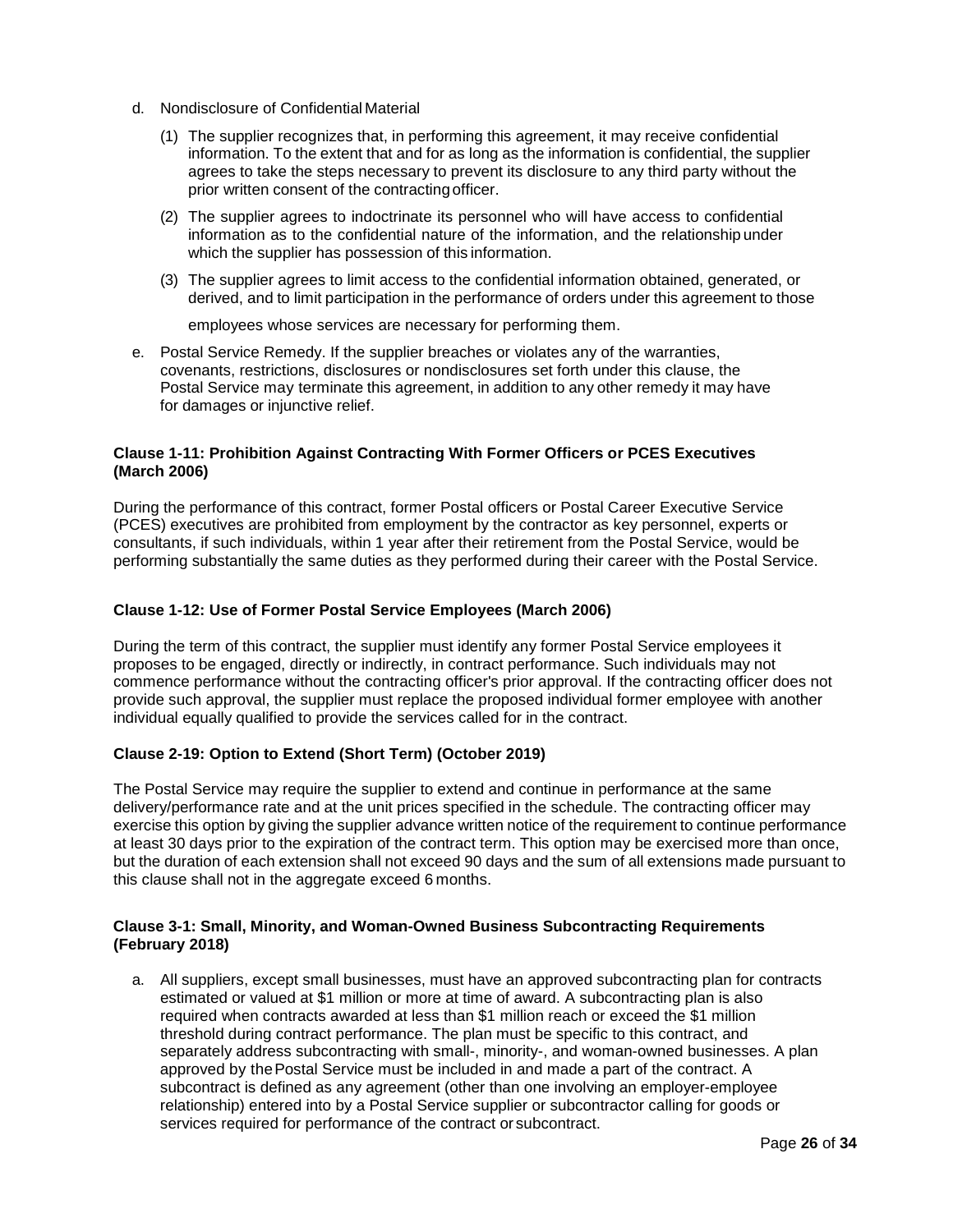- b. The supplier's subcontracting plan must include the following:
	- (1) Goals, in terms of percentages of the total amount of this contract that the supplier will endeavor to subcontract to small-, minority-, and woman-owned businesses. The supplier must include all subcontracts that contribute to contract performance, and may include a proportionate share of goods and services that are normally allocated as indirect costs.
	- (2) A statement of the:
		- (a) Total dollars planned to be subcontracted under this contract. For indefinite-delivery contracts, this amount would be based upon the minimum and maximum andstated as a total dollar range; and
		- (b) Total of that amount planned to be subcontracted to small-, minority-, andwomanowned businesses. For indefinite-delivery contracts, this amount would be based upon the minimum and maximum and stated as a total dollarrange.
	- (3) A description of the principal types of goods and services to be subcontracted underthis contract, identifying the types planned for subcontracting to small-, minority-, and woman- owned businesses.
	- (4) A description of the method used to develop the subcontracting goals for this contract.
	- (5) A description of the method used to identify potential sources for solicitation purposes anda description of efforts the supplier will make to ensure that small-, minority-, and woman- owned businesses have an equitable opportunity to compete forsubcontracts.
	- (6) A statement as to whether the offer included indirect costs in establishing subcontracting goals for this contract and a description of the method used to determine the proportionate share of indirect costs to be incurred with small-, minority-, and woman-owned businesses.
	- (7) The name of the individual employed by the supplier who will administer the subcontracting program and a description of the individual's duties.
	- (8) Assurances that the supplier will require all subcontractors receiving subcontracts in excess of \$1 million to adopt a plan similar to the plan agreed to by thesupplier.
	- (9) A description of the types of records the supplier will maintain to demonstrate compliance with the requirements and goals in the plan for this contract. The records must include at least the following:
		- (a) Source lists, guides, and other data identifying small-, minority-, andwoman-owned businesses;
		- (b) Organizations contacted in an attempt to locate sources that are small-,minority-, and woman-owned businesses;
		- (c) Records on each subcontract solicitation resulting in an award of morethan

\$100,000, indicating whether small-, minority-, or woman-owned businesses were solicited and if not, why not; and

- (d) Records to support subcontract award data, including the name, address,and business size of eachsubcontractor.
- c. *Reports.* The supplier must provide reports on subcontracting activity under this contract on a semiannual basis. Should a contract be awarded and completed within the semi-annual reporting period, a report of subcontracting activity is still required. The report must be one of the types described in Clause 3-2: Participation of Small-, Minority-, and Woman-Owned Businesses.

### <span id="page-26-0"></span>**Clause 3-2: Participation of Small, Minority, and Woman-Owned Businesses (February 2018)**

a. The policy of the Postal Service is to encourage the participation of small-, minority-, and womanowned business in its purchases of goods and services to the maximum extent practicable consistent with efficient contract performance. The supplier agrees to follow the same policy in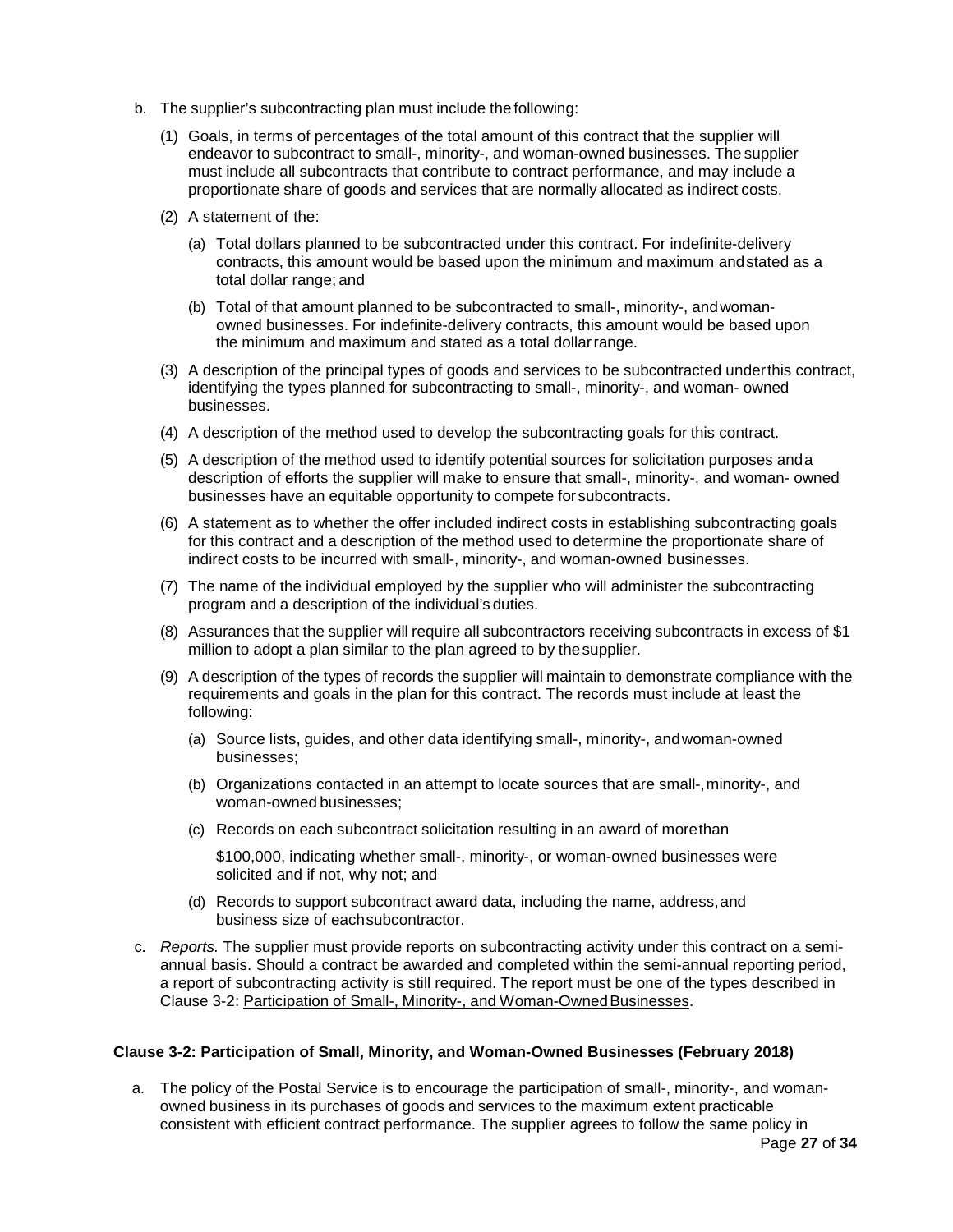performing this contract, and also agrees that any awarded subcontract will follow the same policy by including this clause within contracts withsubcontractors.

- b. When a contract is estimated or valued at \$500,000 or more, or when a contract reaches or exceeds the \$500,000 threshold during contract performance, the supplier must submit semiannual reports on its subcontracting activity under this contract via a reporting method as specified by the Postal Service. Subject to the agreement of the supplier and the Postal Service, the supplier will report subcontracting activity on one of the followingbases:
	- (1) Showing the dollar amount of payments made to subcontractors during the reporting period;
	- (2) Showing subcontracting activity that is allocable to this contract using generallyaccepted accounting principles;or
	- (3) A combination of the methods listed above.
- c. The supplier will submit a report in accordance with the Postal Service's reporting method to the contracting officer within 15 calendar days after the end of each semi-annual period, describing all subcontract awards to small-, minority-, or woman-owned businesses. The report will include, but is not limited to, Postal Service contract number, subcontractor information (supplier name, address, contact name, contact email address), business classification, North American Industry Classification System (NAICS) code, and contract specific payments (direct, allocated, and total direct and allocated dollars). The contracting officer may require more frequent reports.

### <span id="page-27-0"></span>**Clause 4-2: Contract Terms and Conditions Required to Implement Policies, Statutes or Executive Orders (June 2020) (MODIFIED)**

- *a. Incorporation by Reference:*
	- 1. Wherever in this solicitation or contract a standard provision or clause is incorporated by reference, the incorporated term is identified by its title, the provision or clause number assigned to it in the Postal Service Supplying Practices. The text of incorporated terms may be found at *<http://about.usps.com/manuals/spp/spp.pdf>*. The following clauses are incorporated in this contract by reference:
		- (a) Clause B-25: Advertising of Contract Awards.
		- (b) Clause 1-5: Gratuities or Gifts.
		- (c) Clause 9-1: Convict Labor.
		- (d) Clause 9-5: Contract Work Hours and Safety Standards Act Safety Standards.
	- 2. If checked, the following additional clauses are also incorporated in this contract by reference:
		- [] [Clause 1-1: Privacy Protection](https://about.usps.com/manuals/spp/html/spp10.htm#ep856157)
		- [x] [Clause 1-6: Contingent Fees](https://about.usps.com/manuals/spp/html/spp10.htm#ep856395)
		- [ ] [Clause 1-9: Preference for Domestic Supplies](https://about.usps.com/manuals/spp/html/spp10.htm#ep856427)
		- [ ] [Clause 1-10: Preference for Domestic Construction Materials](https://about.usps.com/manuals/spp/html/spp10.htm#ep856443)
		- [x] [Clause 9-7: Equal Opportunity](https://about.usps.com/manuals/spp/html/spp10.htm#ep859006)
		- [x] [Clause 9-10: Service Contract Act](https://about.usps.com/manuals/spp/html/spp10.htm#ep859134)
		- [x] [Clause 9-13: Equal Opportunity for Workers with Disabilities](https://about.usps.com/manuals/spp/html/spp10.htm#ep859266)
		- [x] [Clause 9-14: Equal Opportunity for VEVRAA Protected Veterans](https://about.usps.com/manuals/spp/html/spp10.htm#ep1074510)
		- [x] [Clause 9-16: Employer Reports on Employment of Protected Veterans](https://about.usps.com/manuals/spp/html/spp10.htm#ep1074510)
- b. Examination of Records:
	- 1. Records "Records" includes books, documents, accounting procedures and practices, and other data, regardless of type and regardless of whether such items are in written form, in the form of computer data, or in any otherform.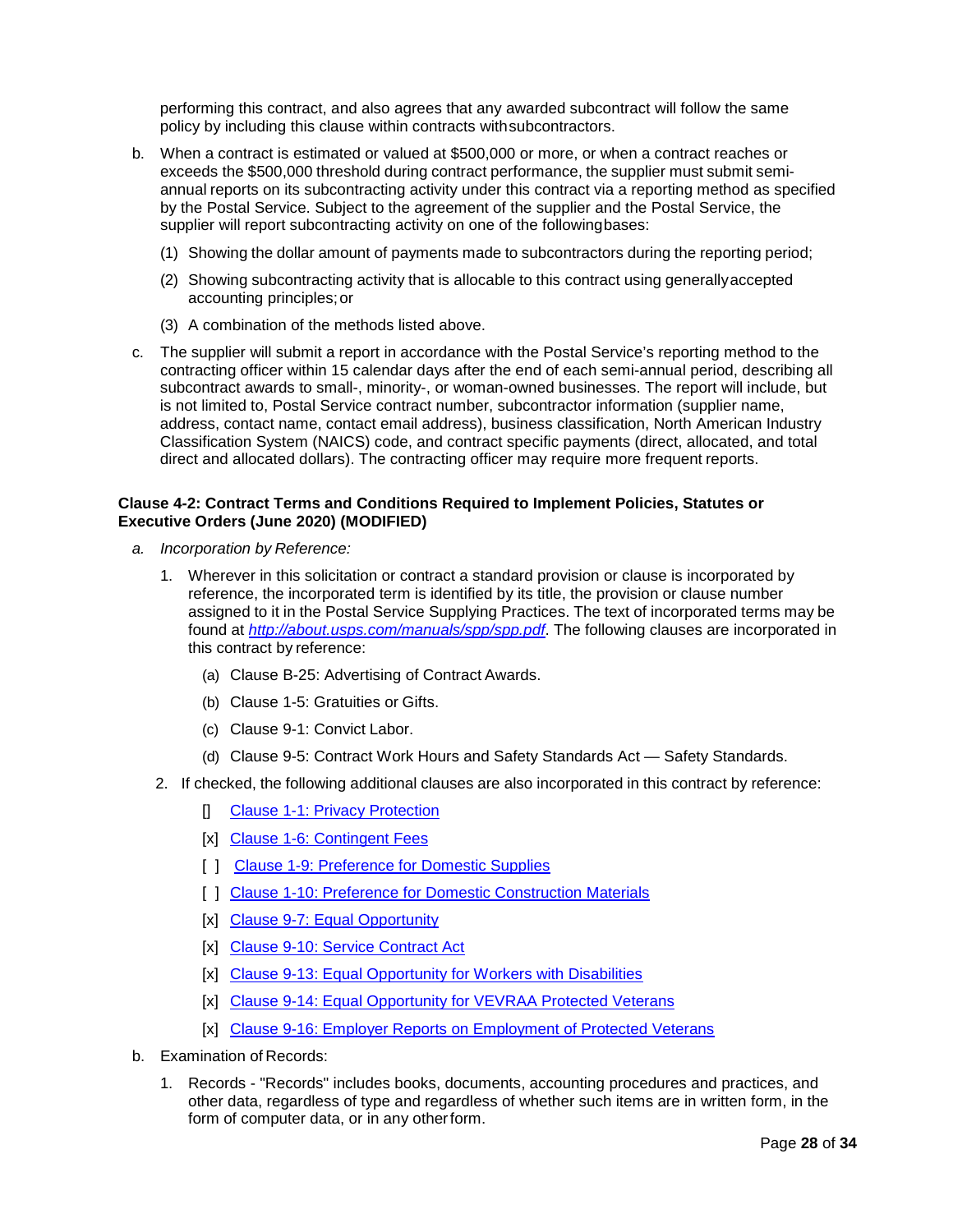- 2. Examination of Costs If this is a cost-type contract, the supplier must maintain, and the Postal Service will have the right to examine and audit all records and other evidence sufficient to reflect properly all costs claimed to have been incurred or anticipated to be incurred directly or indirectly in performance of this contract. This right of examination includes inspection at all reasonable times of the supplier's plants, or parts of them, engaged in the performance of this contract.
- 3. Cost or Pricing Data If the supplier is required to submit cost or pricing data in connection with any pricing action relating to this contract, the Postal Service, in order to evaluate the accuracy, completeness, and currency of the cost or pricing data, will have the right to examine and audit all of the supplier's records, including computations and projections, related to:
	- (a) The proposal for the contract, subcontract, or modification;
	- (b) The discussions conducted on the proposal(s), including those related to negotiating;
	- (c) Pricing of the contract, subcontract, or modification; or
	- (d) Performance of the contract, subcontract ormodification.
- 4. Reports If the supplier is required to furnish cost, funding or performance reports, the contracting officer or any authorized representative of the Postal Service will have the right to examine and audit the supporting records and materials, for the purposes of evaluating:
	- (a) The effectiveness of the supplier's policies and procedures to producedata compatible with the objectives of these reports; and
	- (b) The data reported.
- 5. Availability The supplier must maintain and make available at its office at all reasonable times the records, materials, and other evidence described in paragraphs a. through d. of this clause, for examination, audit, or reproduction, until 3 years after final paymentunder this contract or any longer period required by statute or other clauses in this contract. In addition:
	- (a) If this contract is completely or partially terminated, the supplier must make available the records related to the work terminated until 3 years after any resulting final termination settlement; and
	- (b) The supplier must make available records relating to appeals under Clause B-9: Claims and Disputes or to litigation or the settlement of claims arising under or related to this contract. Such records must be made available until suchappeals, litigation or claims are finally resolved.

Note: (Note to contracting officers: Any contemplated changes to this paragraph b. may not be made before:

- (i) consulting with assigned counsel and the Office of the InspectorGeneral, and
- (ii) a deviation has been reviewed and approved by a higher level than the contracting officer who holds deviation approval authority.
- c. Payment Offsets: As required by 31 U.S.C. 3716, the Postal Service participates in the Treasury Offset Program of the Department of Treasury's Financial Management Service. Payments under this contract are subject to offset in whole or in part to for the supplier's delinquent tax and non-tax debts owed to the United States and the states and for delinquent child support payments. Suppliers with questions concerning a payment offset should contact the Treasury Offset Program call center at: 1(800)304-3107.

### <span id="page-28-0"></span>**Clause 4-20: General Terms and Conditions (Surface Transportation) (June 2020)**

a. *Inspection and Acceptance:* The supplier will only tender for acceptance those items or services that conform to the requirements of this contract. The Postal Service reserves the right to inspect or test supplies or services that have been tendered for acceptance. The Postal Service may require repair or replacement of nonconforming supplies or re-performance of nonconforming services at no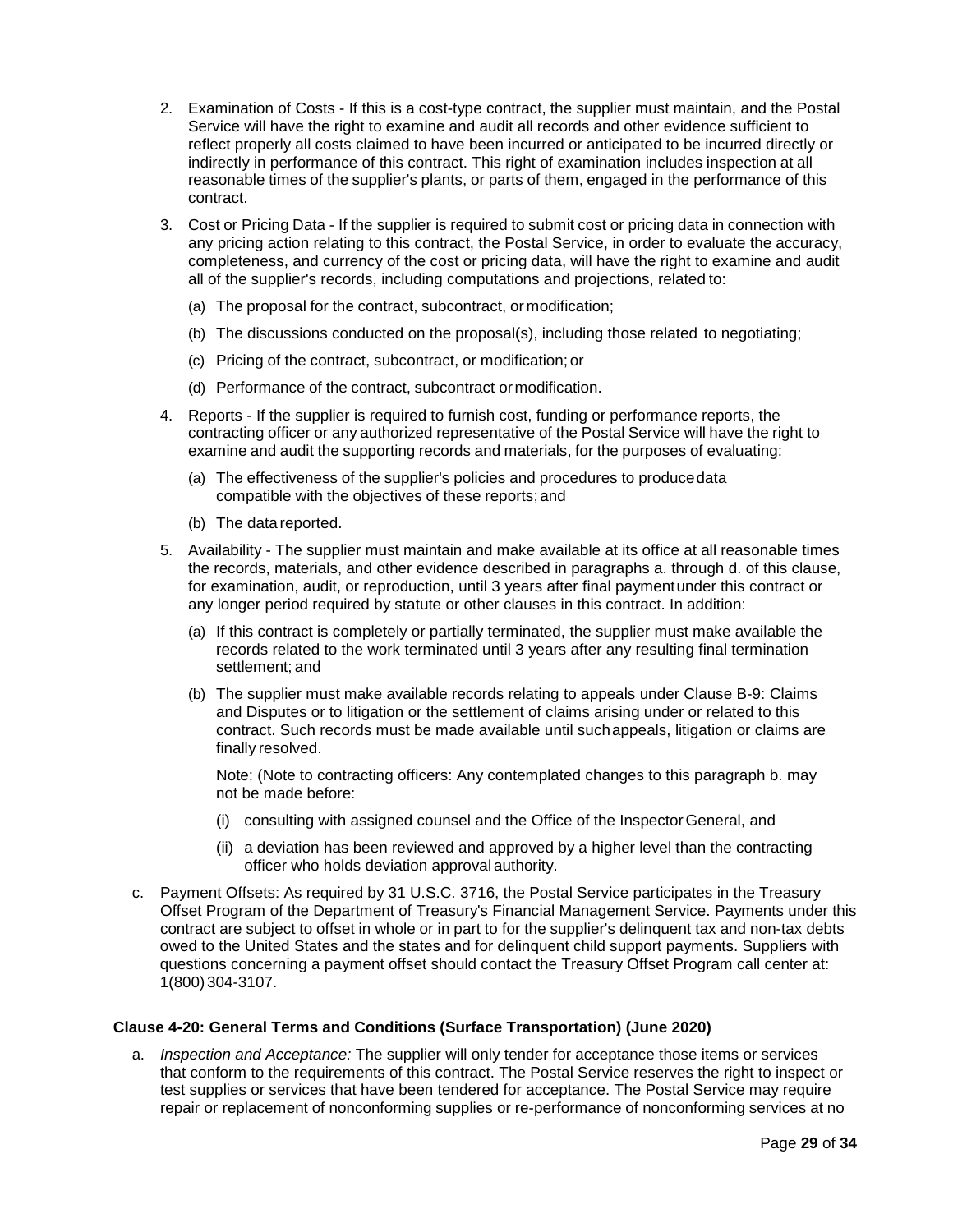increase in contract price. The Postal Service must exercise its post acceptancerights:

- *(1)* Within a reasonable period of time after the defect was discovered or shouldhave been discovered, and
- *(2)* Before any substantial change occurs in the condition of the items, unless thechange is due to the defect in the item.
- b. *Assignment:* If this contract provides for payments aggregating \$10,000 or more, claims for monies due or to become due from the Postal Service under it may be assigned to a bank, trust company, or other financing institution, including any federal lending agency, and may thereafter be further assigned and reassigned to any such institution. Any assignment or reassignment must cover all amounts payable and must not be made to more than one party, except that assignment or reassignment may be made to one party as agent or trustee for two or more parties participating in financing this contract. No assignment or reassignment will be recognized as valid and binding upon the Postal Service unless a written notice of the assignment or reassignment, together with a true copy of the instrument of assignment, is filed with:
	- *(1)* The contracting officer;
	- *(2)* The surety or sureties upon any bond; and
	- *(3)* The office, if any, designated to make payment, with acknowledgement of the assignment in writing from the contracting officer.

Assignment of this contract or any interest in this contract other than in accordance with the provisions of this clause will be grounds for termination of the contract for default at the option of the Postal Service.

- c. *Changes:* When Clause B-67: Changes (Surface Transportation) is used, it has precedence over paragraph c. Changes, within thisclause.
	- *(1)* The contracting officer may, in writing, without notice to any sureties, order changes within the general scope of this contract in the following:
		- (a) Drawings, designs, or specifications when supplies to be furnished are tobe specially manufactured for the Postal Service in accordance withthem;
		- (b) SOW or description of services;
		- (c) Method of shipment or packing;
		- (d) Places of delivery of supplies or performance of services;
		- (e) Delivery or performance schedule;
		- (f) Postal Service furnished property or facilities.
	- *(2)* Any other written or oral order (including direction, instruction, interpretation, or determination) from the contracting officer that causes a change will be treated as a change order under this paragraph, provided that the supplier gives the contracting officer written notice stating:
		- (a) The date, circumstances, and source of the order, and
		- (b) That the supplier regards the order as a change order.
	- *(3)* If any such change affects the cost of performance or the delivery schedule, the contract will be modified to affect an equitable adjustment.
	- *(4)* The supplier's claim for equitable adjustment must be asserted within 30 days of receiving a written change order. A later claim may be acted upon — but not after final payment under this contract — if the contracting officer decides that the facts justify such action.
	- *(5)* Failure to agree to any adjustment is a dispute under Clause B-9: Claims and Disputes, which is incorporated into this contract by reference (see paragraph s.). Nothing in that clause excuses the supplier from proceeding with the contract as changed.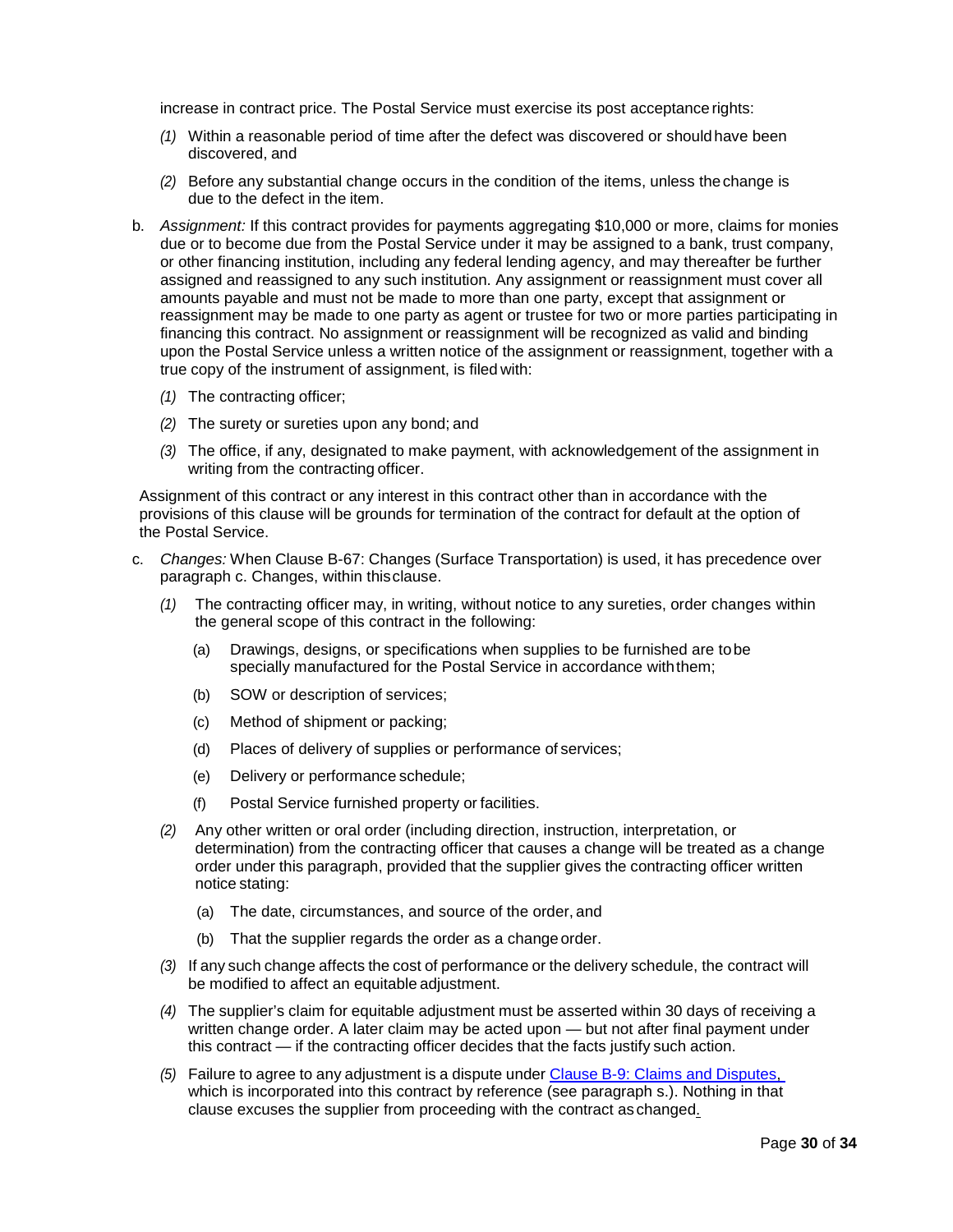- d. Reserved.
- e. Reserved.
- f. Reserved.
- g. Reserved.
- h. *Patent Indemnity:* The supplier will indemnify the Postal Service and its officers, employees and agents against liability, including costs for actual or alleged direct or contributory infringement of, or inducement to infringe, any United States or foreign patent, trademark, or copyright, arising out of the performance of this contract, provided the supplier is reasonably notified of such claims and proceedings.
- i. *Payment:* See Clause B-74: Payment (Surface Transportation).
- j. *Risk of Loss:* Unless the contract specifically provides otherwise, risk of loss or damage to the supplies provided under this contract will remain with the supplier until, and will pass to the Postal Service upon:
	- *(1)* Delivery of the supplies to a carrier, if transportation is f.o.b. origin,or;
	- *(2)* Delivery of the supplies to the Postal Service at the destination specified in the contract,if transportation is f.o.b. destination.
- *k. Taxes: The contract price includes all applicable federal, state, and local taxes and duties.*
- l. *Termination with Notice:* This contract does not contain a termination for convenience clause. If this contract has an annual rate below \$2,500,000, the contracting officer or the supplier, on 60 days written notice, may terminate this contract or the right to perform under it, in whole or in part, without cost to either party. If this contract has an annual rate at or above \$2,500,000, the contracting officer on 60 days written notice or the supplier on 120 days written notice, may terminate this contract or the right to perform under it, in whole or in part, without cost to either party.
- m. *Termination for Default:* The Postal Service may terminate this contract, or any part hereof, for default by the supplier, or if the supplier fails to provide the Postal Service, upon request, with adequate assurances of future performance. In the event of termination for default, the Postal Service will not be liable to the supplier for any amount for supplies or services not accepted, and the supplier will be liable to the Postal Service for any and all rights and remedies provided by law. The debarment, suspension, or ineligibility of the supplier, its partners, officers, or principal owners under the Postal Service's procedures may constitute an act of default under this contract, and such act will not be subject to notice and cure pursuant to any termination of default provision of this contract. If it is determined that the Postal Service improperly terminated this contract for default, such termination will be deemed a termination on notice.
- n. *Title:* Unless specified elsewhere in this contract, title to items furnished under this contract will pass to the Postal Service upon acceptance, regardless of when or where the Postal Service takes physical possession.
- o. *Warranty:* The supplier warrants and implies that the items delivered under this contract are merchantable and fit for the use for the particular purpose described in this contract.
- p. *Reserved.*
- q. *Reserved*
- r. *Order of Precedence:* Any inconsistencies in the provisions or a solicitation, a contract awarded under a solicitation, or a contract awarded without the issuance of a written solicitation will be resolved by giving precedence in the following order:
	- *(1)* PS Form 7405, *Transportation Services Proposal and Contract.*
	- *(2)* The Statement of Work.
	- *(3)* The Provisions.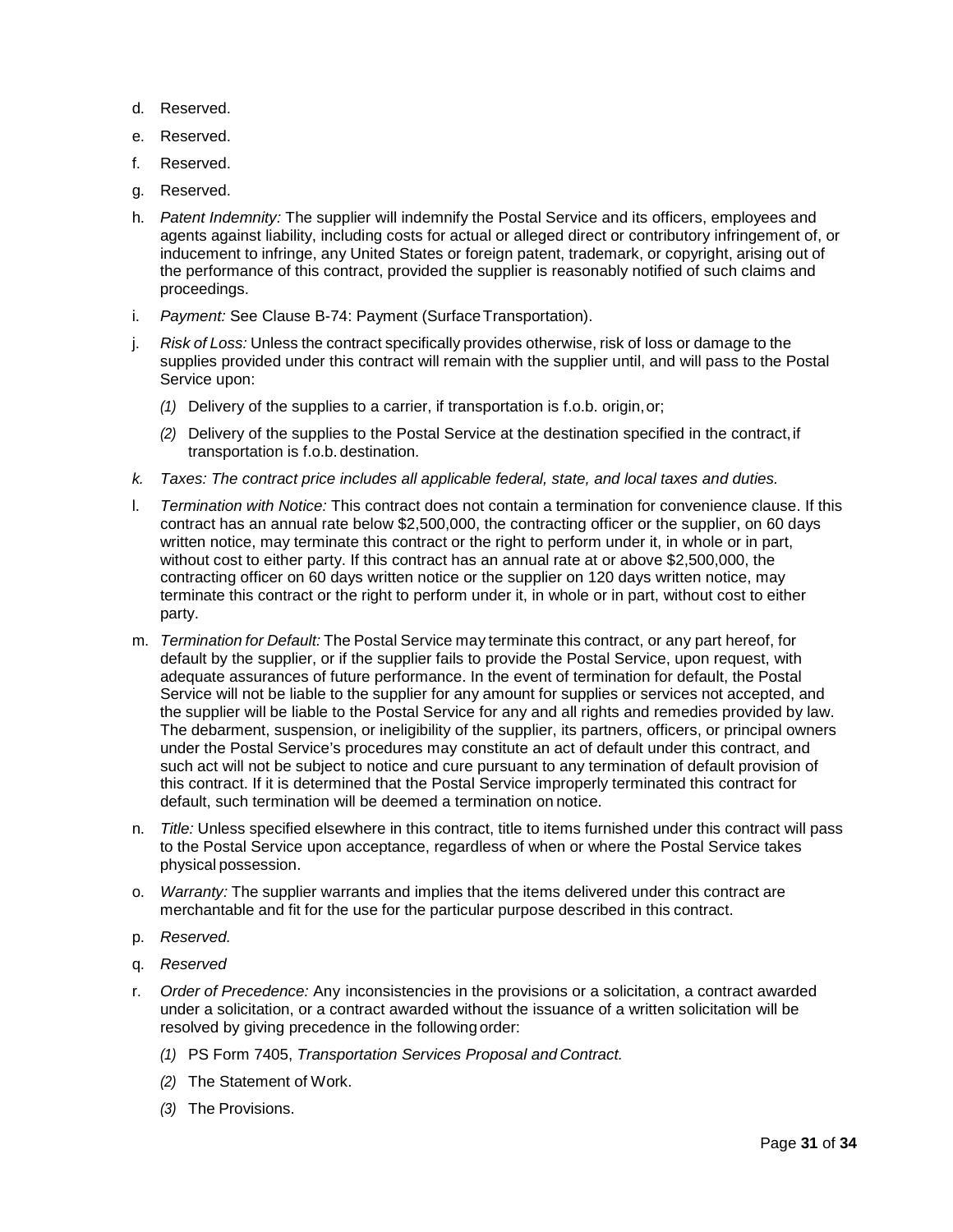- *(4)* The Clauses.
- *(5)* Attachments to this Contract.
- *(6)* Documents incorporated by reference.
- s. Reserved
- t. Reserved

### <span id="page-31-0"></span>**Clause 7-16: Insurance (Surface Transportation) (June 2020)**

- a. During the term of this contract, including any renewal, option, and extension periods, the supplier must maintain at its own expense the insurance required by this clause. Insurance companies must be licensed to sell insurance and be acceptable to the Postal Service. The contracting officer may require additional insurance, which will be specified in the Statement of Work.
- b. The supplier must maintain, and when requested, furnish evidence of current workers compensation and vehicle insurance as pertains to the vehicle(s) used in the performance of the contract. Coverage must meet all applicable Federal, state and local laws.
- c. Insurance must be effective by the time performance starts under thiscontract.
- d. The maintenance of insurance, as required by this clause, is a continuing obligation, and the lapse or termination of insurance coverage, will be grounds for termination for default.

# <span id="page-31-1"></span>**Clause 7-17: Sustainability (Surface Transportation) (June 2020)**

The Postal Service embraces sustainable practices and environmental responsibility, and encourages suppliers to improve their environmental sustainability practices in the performance of this contract. As appropriate, the Postal Service will collaborate with the supplier to identify opportunities that may improve the environmental and sustainability performance of the goods and services being provided by the supplier. The Postal Service encourages the supplier to develop and propose innovative sustainability business practices and offer goods and services that help the Postal Service operate in a more environmentally sustainable manner. Innovative sustainability business practices can take the form of improved and more sustainable business processes, replacement of materials used in performance with more sustainable materials, combination of sustainable materials with other materials that lead to reductions in the total cost of ownership, or by some other means. If the proposed innovation results in enhanced sustainability or otherwise furthers the Postal Service's goals, then the Postal Service may share any savings resulting from the innovation with the supplier.

### <span id="page-31-2"></span>**Clause 9-9: Equal Opportunity Preaward Compliance of Subcontracts (March 2006)**

The supplier may not enter into a first-tier subcontract for an estimated or actual amount of \$10 million or more without obtaining in writing from the contracting officer a clearance that the proposed subcontractor is in compliance with equal opportunity requirements and therefore eligible for award.

### <span id="page-31-3"></span>**Clause 9-12: Fair Labor Standards Act and Service Contract Act Price Adjustment (February 2010)**

- a. The supplier warrants that the contract prices do not include allowance for any contingency to cover increased costs for which adjustment is provided under this clause.
- b. The minimum prevailing wage determination, including fringe benefits, issued under the Service Contract Act of 1965 by the Department of Labor (DOL), current at least every two years after the original award date, current at the beginning of any option or renewal period, or in the case of a significant change in labor requirements, applies to this contract and any exercise of an option or renewal of this contract. When no such determination has been made as applied to this contract, the minimum wage established in accordance with the Fair Labor Standards Act applies to any exercise of an option or renewal of this contract.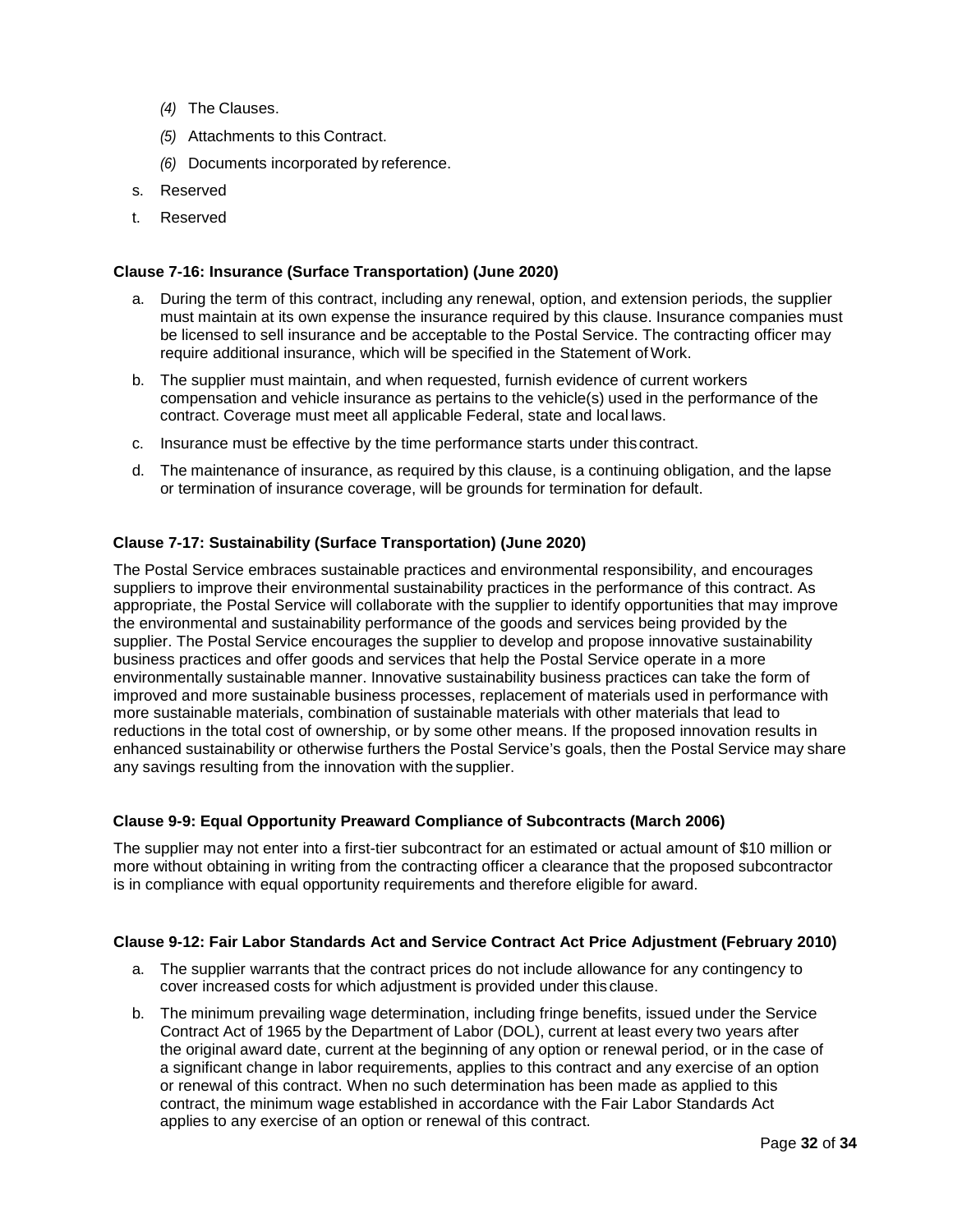- c. When, as a result of the determination of minimum prevailing wages and fringe benefits applicable (1) every two years after original award date, (2) at the beginning of any option or renewal period, or (3) in the case of a significant change in labor requirements, an increased or decreased wage determination is applied to this contract, or when as a result of any amendment to the Fair Labor Standards Act enacted after award that affects minimum wage, and whenever such a determination becomes applicable to this contract under law, the supplier increases or decreases wages or fringe benefits of employees working on the contract to comply, the supplier and the contracting officer will negotiate whether and to what extent either party will absorb the costs of the wage change. Any resulting change in contract price is limited to increases or decreases in wages or fringe benefits, and the concomitant increases or decreases in Social Security, unemployment taxes, and workers' compensation insurance, but may not otherwise include any amount for general and administrative costs, overhead, or profit.
- d. The supplier or contracting officer may request a contract price adjustment within 30 days of the effective date of a wage change. If a request for contract price adjustment has been made, and the parties have not reached an agreement within thirty days of that request, the contracting officer should issue a unilateral change order in the amount considered to be a fair and equitable adjustment. The supplier may then either accept the amount, or the supplier may file a claim under Clause B-9: Claims and Disputes unless the contracting officer and supplier extend this period in writing. Upon agreement of the parties, the contract price or unit price labor rates will be modified in writing. Pending agreement on or determination of any such adjustment and its effective date, the supplier must continue performance.
- e. The contracting officer or the contracting officer's authorized representative must, for 3 years after final payment under the contract, be given access to and the right to examine any directly pertinent books, papers, and records of thesupplier.